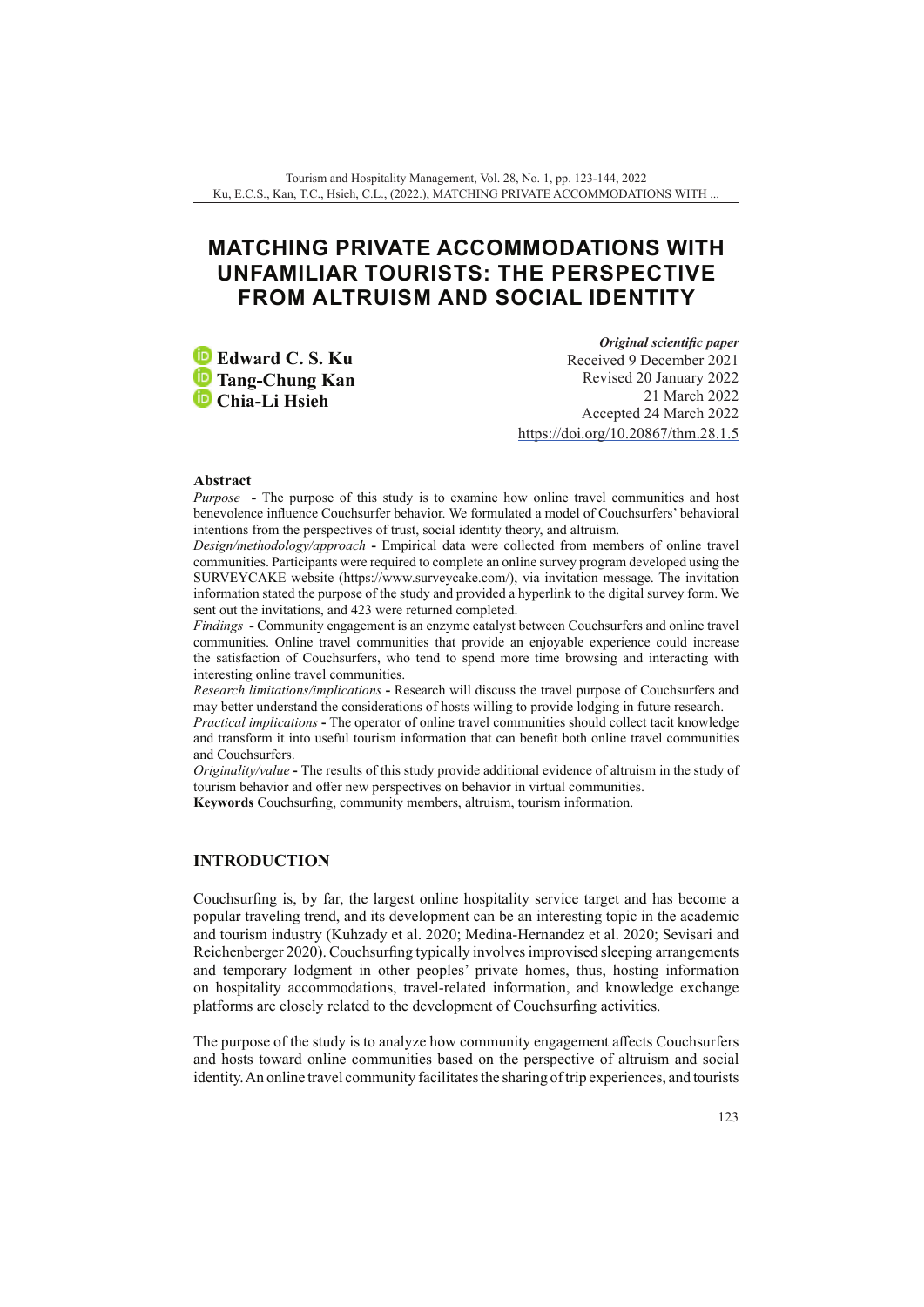rely on such online communities to exchange information in a virtual environment. The gaps between the study with prior research, previous research that focused on social connections found that free accommodations might increase the numbers of tourists who will be Couchsurfing (Roberts 2020; O'Regan and Choe 2019). Studies have explored the role of Couchsurfing through the lens of their motivation (Eckhaus and Sheaffer 2019; Schuckert et al. 2018) and have explored the association between couchsurfers behavior and their connection to online travel communities (Schuckert et al. 2018; Shmidt 2020). However, driven by the online travel community, the study will examine how Couchsurfing communities and the benevolence of hosts affect the behavior of Couchsurfers. On the other, Couchsurfers are looking forward to hosts who are friendly and kind; prior research argued Couchsurfers rely on online communities to efficiently communicate with other members (Schuckert et al. 2018; Liu et al. 2016). Accordingly, considering participants of online travel communities as objects of trust from the perspective of altruism, we argue a person's perception of the specific characteristics of other Couchsurfers may affect his/her trusting intentions and behaviors, and the study will explore the role of knowledge sharing among online travel communities which enhance to matching private accommodations with Couchsurfers.

Both Couchsurfers and hosts typically hope for mutual amiability. From the perspective of social identity theory, the benevolence of hosts plays a significant role for couchsurfers (Asri et al. 2020; Eckhaus and Sheaffer 2019). The Couchsurfers and the hosts have different characteristics that can be perceived in the information communication in the online community, and the importance of these information communication characteristics to both parties is also different in the real-world interaction (Decrop et al. 2018; Santos et al. 2020). Accordingly, the level of trust among Couchsurfers strongly affects the social interactions that unify and construct an online travel community. Previous research has found that Couchsurfers make trust decisions about their owners based on the number of positive recommendations, interactions within the community (Asri et al. 2020; Aydin and Duyan 2019), Couchsurfers who trust fellow members in the community instead of the host site through the online communities; and found that Couchsurfers experiences in hosting other members can positively impact their trust in the online travel community. Moreover, Couchsurfers tend to consistently trust host benevolence through knowledge exchanges that involve tacit knowledge (Chung 2017); knowledge sharing moderates trust and can affect the behavior of Couchsurfers.

The growth of online travel communities has allowed Couchsurfers to form personal connections with other individuals who share the same travel interests and enjoy the same activities. Indeed, online travel communities, such as www.couchsurfing.com, now have over 10 million members worldwide (https://about.couchsurfing.com/about/ about-us/). A key function of online travel communities is the promotion of a form of generalized reciprocity, and these communities provide a knowledge platform that bridges Couchsurfers and hosts. In other words, although a couchsurfers stays with a host, the host does not expect anything in return from the couchsurfers.

Consequently, the concept of sharing exists in Couchsurfing, and travel knowledge is shared between the hosts and the Couchsurfers. Hosts usually have a magnanimous character that helps couchsurfers to achieve their travel goals. The study contributes to the relevant kinds of literature and theoretical perspectives by investigating Couchsurfers'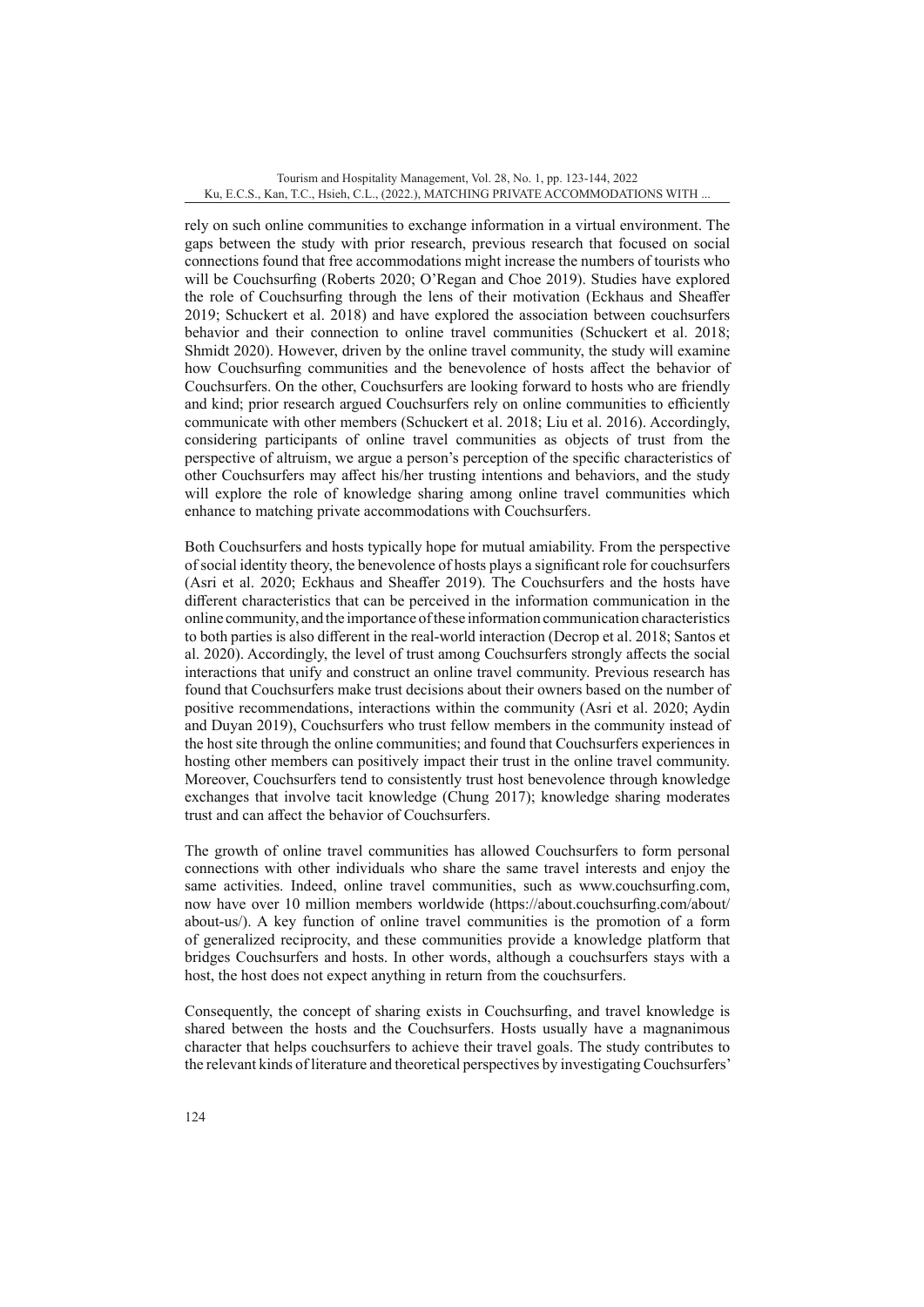behavior intention, through empirical data collection from members of three well-known online travel communities who agreed to participate in the study. Our empirical findings also corroborate the trust of online communities in the theoretical model and highlight the importance of altruism in online travel communities.

This study proceeds as follows. Section 2 provides a literature review of relevant theoretical backgrounds and concepts and then develops our research model and hypotheses. Next, Section 3 describes research methods regarding data collection and measurement development. Section 4 presents the data analysis and research findings, and in Section 5, we discuss the results along with prior study findings and meanings. Lastly, in Section 6, we conclude this study with theoretical and practical implications, limitations, and future research directions.

# **1. THEORETICAL BACKGROUND AND MODEL**

# **1.1. Altruism in tourism**

Altruism is the principle or practice of caring for others (Saayman et al. 2020; Gu et al. 2019). It is also described as an expression of unconditional goodwill and not expecting others to return (Conte et al. 2019; Gimon and Leoneti 2020). People who emphasize the motivational aspect of altruism willfully benefit other people without the expectation of rewards (Silva et al. 2020; Bakshi et al. 2019). This characteristic empathizes with the needs of another person and is one explanation for why tourists share their travel information and comment on online travel communities.

Altruism can be divided into two orientations, namely reciprocal and true altruism orientations (Robitaille et al. 2021). Reciprocal altruism refers to mutually beneficial behaviors between two relationship participants in a symbiotic environment, in which there is an expectation of rewards. True altruism, on the other hand, is a selfless act that emphasizes the benevolence of others (Gandullia et al. 2021; Zhang and Li 2019) without the expected return while pursuing a purer and better life at the same time. In the field of tourism research, reciprocal altruism in altruistic behavior can be used to analyze the motives of altruistic behavior between Couchsurfers and hosts (Biraglia et al. 2018; Veiga et al. 2017), and true altruism has been conceptualized as an important motivated behavior factor of volunteer hosts (Cobo-Reyes et al. 2020).

Altruism is often used to discuss the field of volunteer tourism, knowledge-sharing behavior (Obrenovic et al. 2020; Sun et al. 2021), and well-being. From the perspective of altruism, thus helping tourists, making the host achieve a sense of satisfaction from the action (Zgolli and Zaiem 2018), and helping others regardless of whether anything is received in return. From the perspective of the interaction between hosts and Couchsurfers, altruistic tendencies indicate that the benevolence of hosts is based on a genuine concern for others. Accordingly, accommodation hosts kindly offer a chance for Couchsurfers to choose places for temporary accommodation.

From the perspective of Couchsurfing, in an online community with the same identity, members agree with the entire community because they have the same purpose (Roberts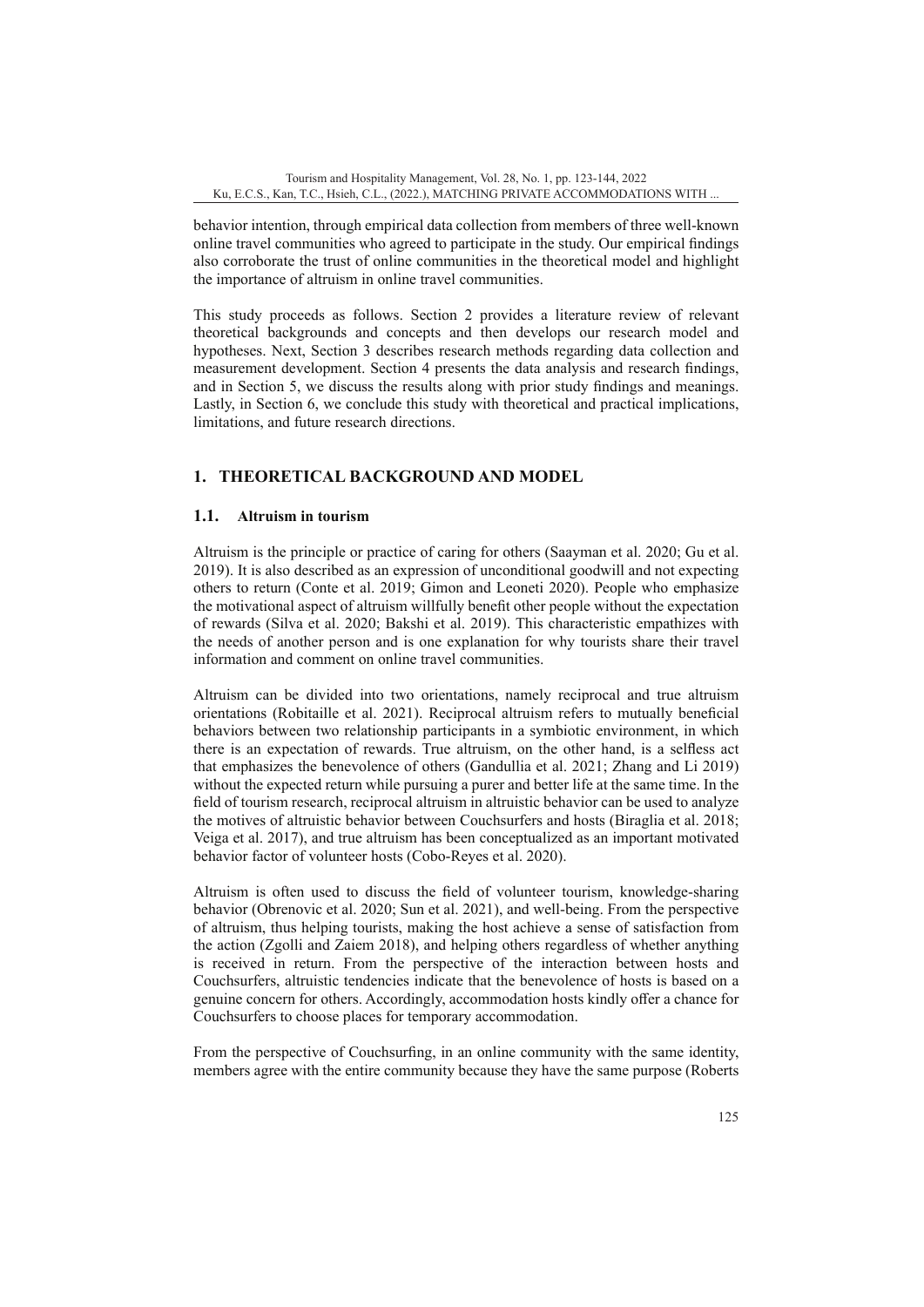2020; Schuckert et al. 2018). Altruistic behavior is an important facilitator of knowledge sharing intention. Members who exhibit altruistic behavior are usually more willing to share knowledge in online communities. In the other words, Couchsurfing can share their experiences regarding the accommodation in the online travel community, and they may recommend a good accommodation for other members to stay in.

## **1.2. Trust of online communities**

Trust can be defined as the willingness to rely on another individual in whom one has confidence in (Zhang et al. 2020; Gruss et al. 2020); Trust is the belief that people are based on a set of beliefs that other people they depend on will act in a socially acceptable way by showing appropriate integrity, kindness, and ability (Gong et al. 2021); and it proposes that trust beliefs, including community engagement (Martinez-Lopez et al. 2017), integrity, and benevolence, (Zhou et al. 2020; Kanje et al. 2020) affect customers' behavioral intention. From a trusted perspective, hosts must also be able to identify potential threats and remain attentive to risks (Bowen and Bowen 2016). Prior research has also shown that online trust increases Couchsurfers' desire to share travel information among the online community (Decrop et al. 2018). However, Couchsurfers who are more trusting and less cautious of others can be presented with many potentially rewarding opportunities. Therefore, trust among Couchsurfers tends to have important positive effects on the online communities that they belong to, especially in terms of communication and other forms of interaction.

Couchsurfing.com provides a platform for willing hosts to provide spare sofas in their homes for tourists who want to travel but cannot find a place to stay (Ronzhyn 2018; O'Regan and Choe 2019), and Couchsurfers will seek out the perceived value of their destination travel in the community (Aruan and Felicia 2019; Nusair 2020). Due to the development of the travel community, many well-known websites such as Backpacker and Lonely Planet also provide forums for tourists to share travel information with accommodation hosts (Chen et al. 2020; Sroypetch et al. 2018), the operation of the Couchsurfing.com service requires trust. Hosts let couchsurfers into their homes based on trust, so trust must be formed before the homeowner interacts with the Couchsurfing face-to-face.

Moreover, trust mediates the relationship between component attitudes and future intentions. Previous research has argued that understanding between couchsurfers and communities is improved by the prevalent trust of Couchsurfers in online travel communities and by the great similarities among community members (Schuckert et al. 2018; Chen 2018). Conversely, the community engagement of online travel communities shows another potential determinant: that is, online communities provide an environment that encourages mutual trust among Couchsurfers. Additionally, when Couchsurfers find that they have similar travel needs, experiences, or goals with other members, they may feel closer to one another, be more trusting, and be more willing to interact. Indeed, trust among Couchsurfers can be important in reducing uncertainty and minimizing the complexity of exchanges and relationships in virtual environments.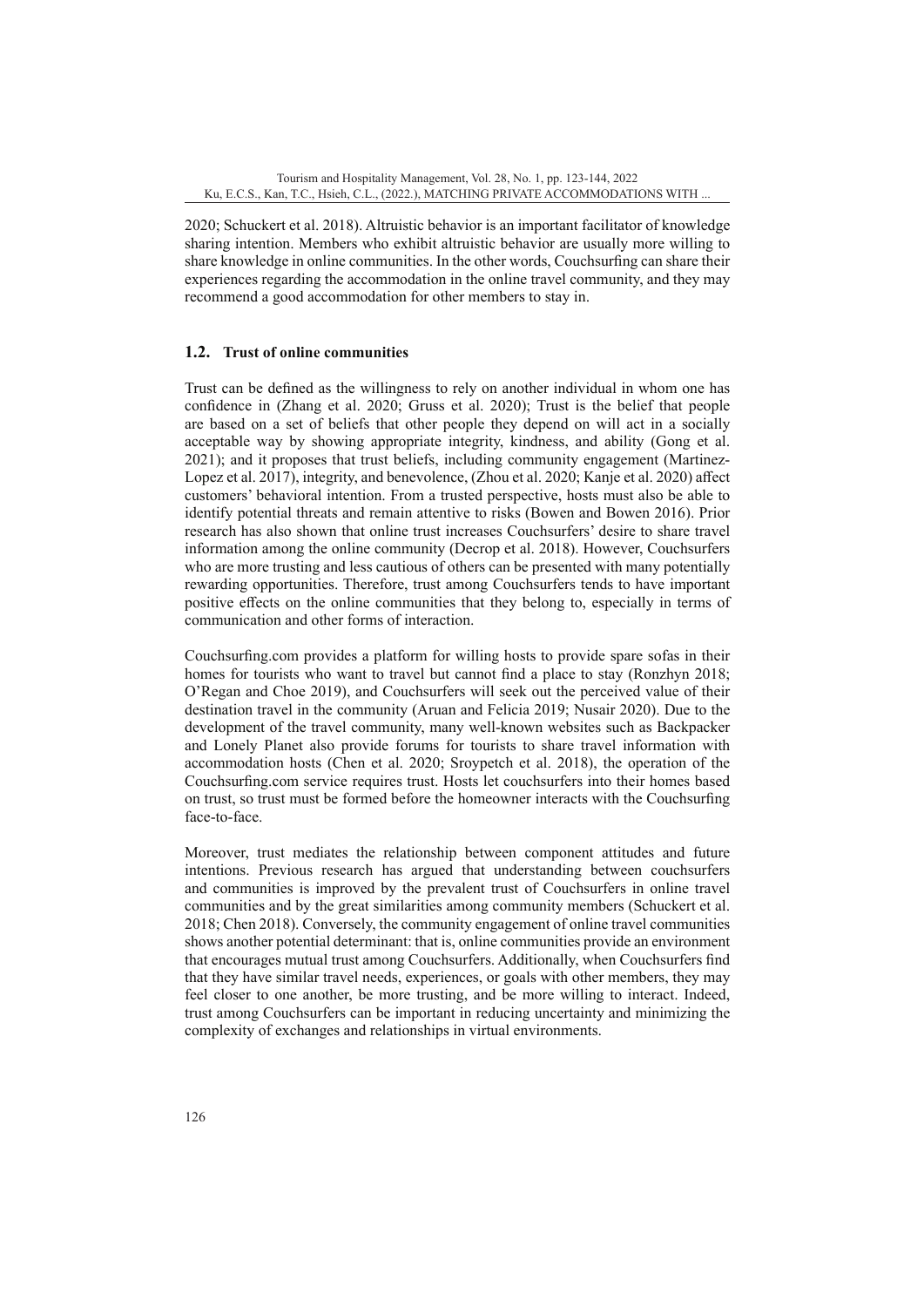# **1.3. Social identity theory**

Social identity theory focuses on the members' perception of belonging to a specific social group, and the emotional and value meaning that group membership gives them (Plunkett et al. 2019; Miocevic and Mikulic 2021). Couchsurfers use online travel communities to search for accommodation; the knowledge online communities function as a catalyst to connect Couchsurfers and hosts (Xu et al. 2021). In addition, the social identity theory explains that members of the virtual community interact with the homeowner or other members in a certain way for their own goals and achieve the goal of travel by encouraging the sharing of knowledge between the homeowner and the members. Therefore, social trust has become an important link between the Couchsurfers and the host among the members of the virtual community.

Social identity theory has been applied to justify the activities of members in online communities, and it has been suggested that online communities influence member behavior through the mechanism of social identification. Previous studies have pointed out that when members of an online community believe that they belong to the same target group as other members, their willingness to participate will be formed in a purposeful relationship. In addition, the influence of community-specific knowledge and the participation of members emphasizes careful community design and thoughtful implementation of new features that may enhance enjoyment (McLeay et al. 2019; Zhang et al. 2020). The effect of online organizational rewards on enjoyment in helping others is contingent upon whether members are active or not, and enjoyment in helping others positively influenced members' attitudes toward knowledge sharing.

From the perspective of social identity theory, previous research argued that benevolence (Aljarah 2020; Jahanzeb et al. 2021), social trust (Zhou et al. 2021; Xin et al. 2016)**,**  and knowledge shared (Bedue and Fritzsche 2022; Jha and Jain 2020) determine how likely an online member is to identify with communities, which further influences his or her value for co-creation of activities in that community. Trust mediates the interaction of benevolence and authoritarianism by employing innovative behavior and knowledge sharing. Accordingly, we argue that benevolence acts as a predictor of online engagement, and convenience increases the faithfulness to an online community. The benevolence of hosts can help eliminate opportunistic behaviors and serves to decrease perceived risks associated with Couchsurfing relationships. Therefore, if Couchsurfers are interested in the benevolence of the host and are motivated to participate in online travel communities with the desire for social interaction, the number of members participating in Couchsurfing activities would increase.

The reliance of Couchsurfers on the online community and their importance in making travel decisions are gaining increased attention. For this purpose, some preliminary theoretical work still provides us with insights into the relationship between the online community and Couchsurfers, research model was formulated from the perspective of altruism, trust, and social identity theory; as shown in Figure 1.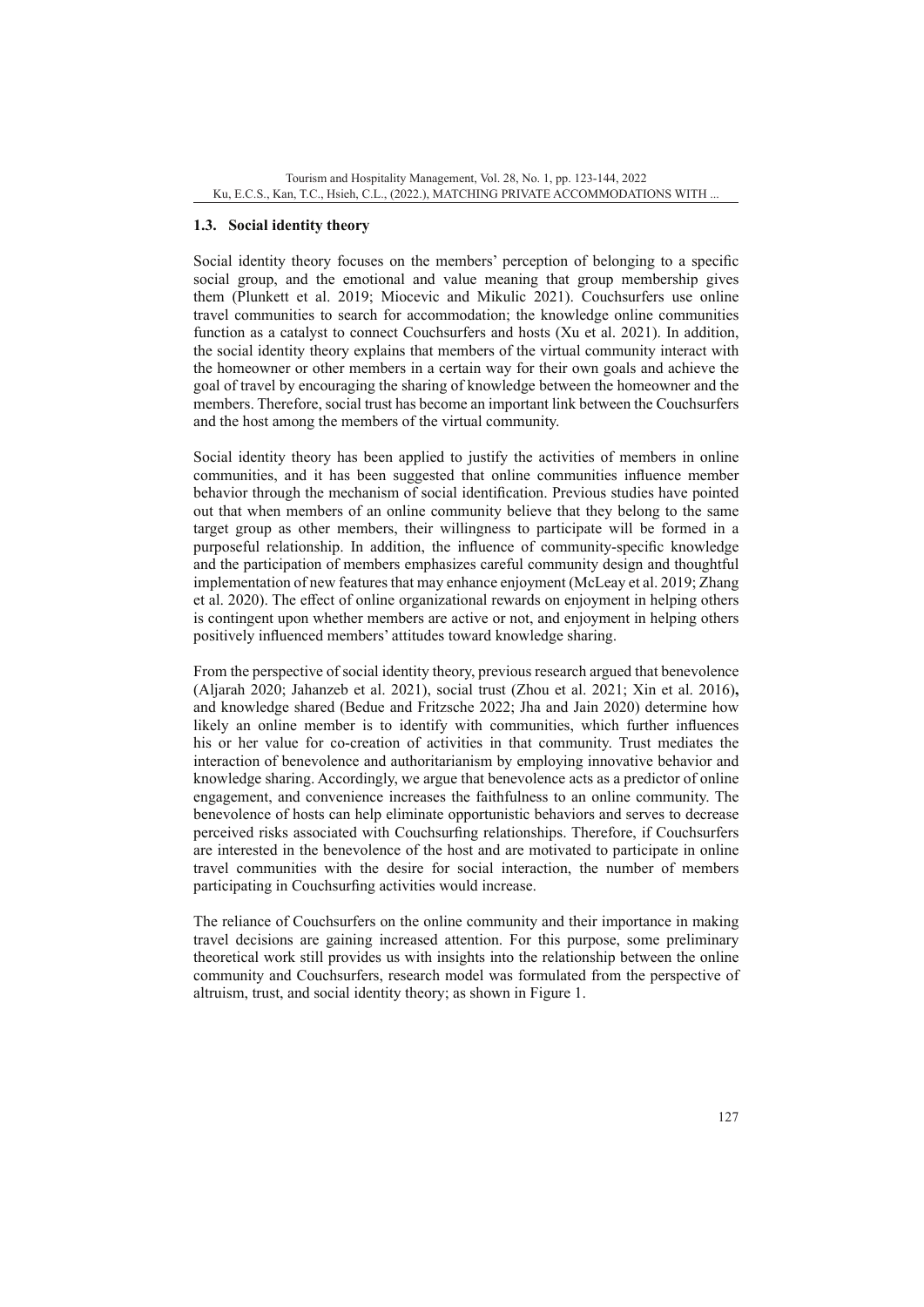

#### **Figure 1. Research model**



### **1.4. Community engagement**

Community engagement refers to how simple, intuitive, and user-friendly a given website is perceived to be (Lichtarski and Piorkowska 2021). In the study, community engagement means that Couchsurfers receive great benefits from a travel community despite spending a brief amount of time browsing that website. Therefore, a convenient Couchsurfing website should feature user-friendly navigation and allow transactions to be completed quickly.

Previous studies have suggested that community engagement is positively associated with Couchsurfers' evaluation of trust (Kanje et al. 2020; Sedera et al. 2019); community engagement has also shown a positive association with speed and exploration of website design. However, other researchers have argued that there are different, hidden subjective factors that affect Couchsurfing communities and the overall satisfaction of couchsurfers and that these factors are related to the process of use and system interaction of the communities.

Typically, online travel communities allow Couchsurfers to perform searches quickly and easily, and the connection between community engagement and trust has been well established. When Couchsurfers can share their travel experience and accommodation information through the exclusive travel website, they will be more willing to complete the Couchsurfing tourism goals through this community and recommend this community to others Couchsurfers.

#### **1.5. Social trust**

Social trust can be regarded as the average level of generalized trust of members in a community (Lee and Oh 2021; Qu and Yang 2015); it can also refer to the general belief that community members, community operations, or the community will not take action to take advantage of the weaknesses of others.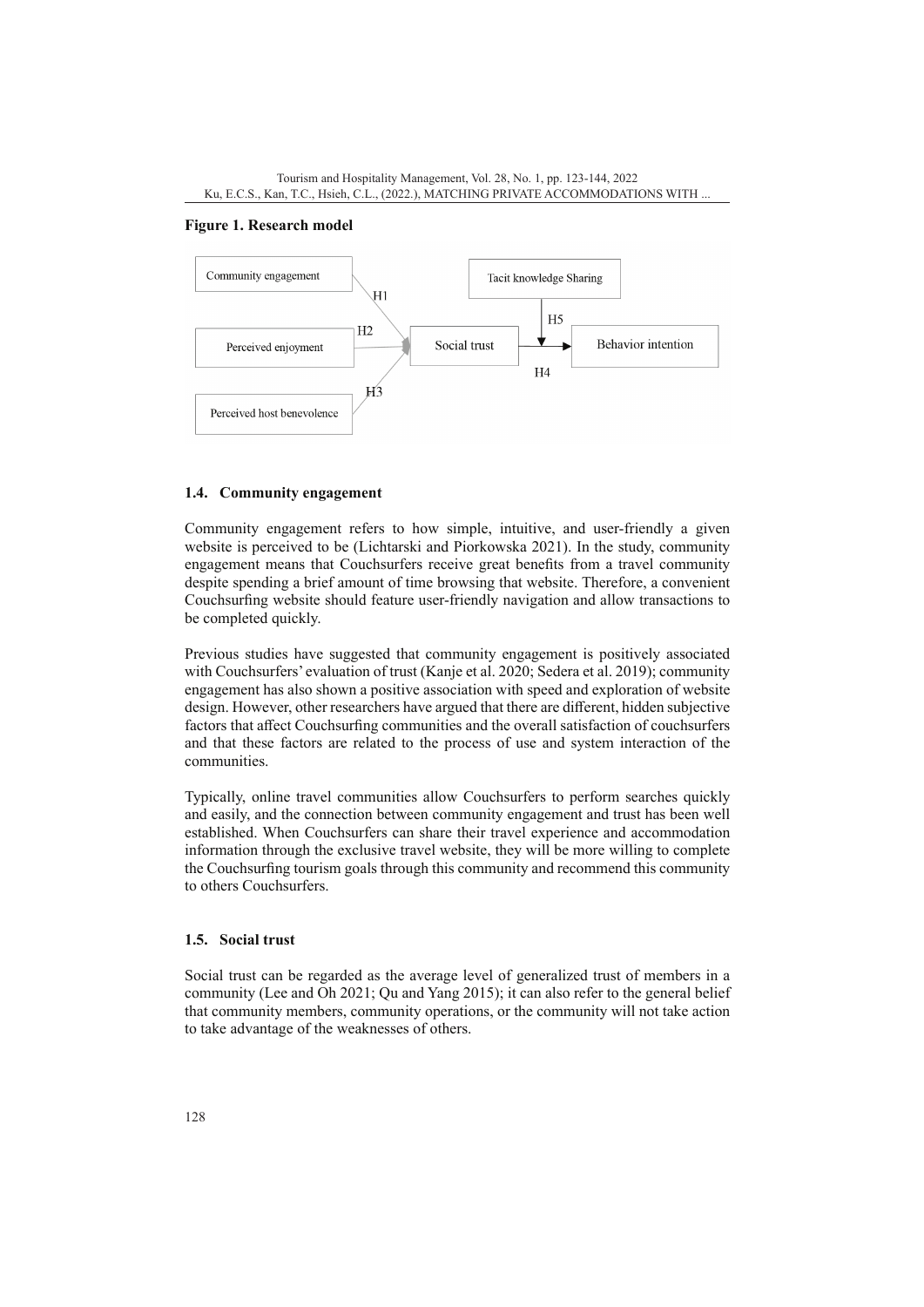Social trust helps couchsurfers move out of committed relations with online travel communities (Ert and Fleischer 2019; Ert et al. 2016; Ezzaouia and Bulchand-Gidumal 2021). Social trust also emphasizes the universal propensity to trust others, and it can be an incentive factor for Couchsurfers' travel behavior. Thus, it can also increase the communication and interaction between members because it decreases the possibility that other Couchsurfers will be opportunistic.

Trust facilitates the sharing of relevant travel information to other Couchsurfers in the online travel community; moreover, it involves the exchange of information about the emotional and positive impact of the Couchsurfers' interaction with the community. When visiting an online travel community, Couchsurfers will be more likely to trust other couchsurfers whose profiles share detailed travel experiences and personal information. Moreover, Couchsurfers tend to pay more attention to comprehensive information. This leads to hypothesis 1:

**H1**: Community engagement is positively related to the formation of social trust.

## **1.6. Perceived enjoyment of online communities**

Enjoyment is referred as the degree to which an activity confers pleasure and satisfaction to the individual who performs it and is independent of performance consequences (Oliveira et al. 2020; Han et al. 2021); the degree of perceived enjoyment's impact on the ease of use of the website occurs as members get a more direct experience of the virtual environment.

Previous studies on the influence of enjoyment on search behavior found that enjoyment of online communities will affect the behavior intention of participating in the community (Ku 2020; Assaker and O'Connor 2021; Slevitch et al. 2022; Liu et al. 2020. Indeed, enjoyment has been pointed to affect behavioral intentions among online communities' interactions. For example, Couchsurfers' perceived enjoyment can enhance perceived service satisfaction or trust.

In addition to the tool value of technology, the use of online travel communities for activities (such as Couchsurfers) is a pleasant exchange, which can increase tourists' search intentions for travel destinations. Moreover, online travel communities that provide enjoyment should positively affect the attention of Couchsurfers. Thus, we propose hypothesis 2 as follow:

**H2**: The level of perceived enjoyment of online communities is positively related to the social trust of their members.

## **1.7. Host benevolence**

Benevolence is referred to as the degree to which the trusting party believes that another person wants to do good things instead of just exploiting others to maximize profits. In the virtual environment, kindness reflects the views of service providers on the discretion of others or charitable commitments (Khorakian et al. 2021; Dong et al. 2019). Previous research has argued that benevolence affects members' behavior within online travel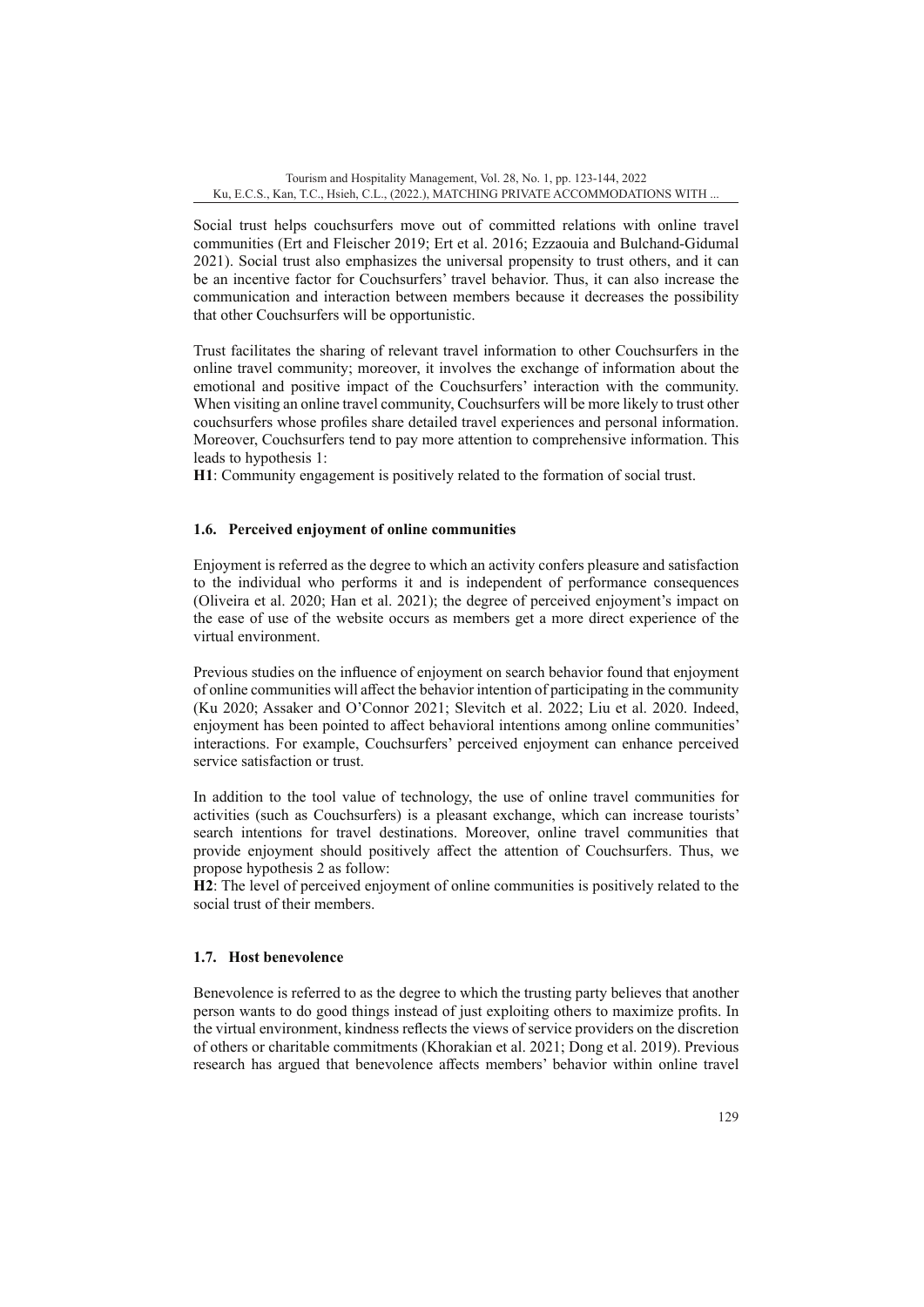communities and has largely focused on the behaviors, usage continuously, and power relations associated with collaborative working with communities' members (Okazaki et al. 2017; Cheng et al. 2019; Lee and Oh 2021). Couchsurfers face a significant challenge when it comes to creating a community of mutual trust that encourages their confidence in online communications. This increases the importance of sharing travel experiences and ensuring that profile information is presented in a visually pleasing way.

Indeed, the impressions that Couchsurfers have about the characteristics of other Couchsurfers in an online travel community can affect trusting intentions and behaviors. In the virtual environment, when the Couchsurfers are aware of the benevolence of the accommodation host, it is easy for Couchsurfers to choose this place to stay at as their home away from home. Couchsurfers perceptions of host willingness will encourage voluntary commitment to those Couchsurfers, and they may also be willing to have more interaction with the host. In addition, from the perspective of altruism, the character of benevolence from hosts will help Couchsurfers to choose their accommodation, and host benevolence could also lead to the development of greater trust in online travel communities. This leads to hypothesis 3:

**H3**: Host benevolence is positively related to the social trust for Couchsurfers.

## **1.8. Behavioral intentions**

Behavioral intention is defined as the motivation and influence that drives the individual to perform a certain behavior (Zhou et al. 2020; Celik and Dedeoglu 2019). The online travel community that can attract and retain members is of great strategic value to the designers of the online community. Past research has found that online communities or vendors must instill important community commitments to their members to retain members.

When members trust an online community, they tend to exhibit a helping behavior and participate actively. Additionally, growing trust in electronic commerce has significantly increased the number of online searches related to Couchsurfing (Idemudia et al. 2018). Furthermore, trust in e-commerce and knowledge sharing played significant roles between Couchsurfers' internet-based resources or decision making for destination choice.

Couchsurfers have a specific online search motivation and the motivation to search for information on that specific community. Previous research has further pointed out that trust will affect the behavior intention to join an online community (Kwon and Ahn 2021). Couchsurfers join the travel community to seek and meet their travel information and needs. Similarly, the ability of online communities to attract and maintain Couchsurfers has also caught the importance of hosts. In the context of a virtual environment, trust prolongs hosts' selection of Couchsurfers. This leads to hypothesis 4:

**H4**: Social trust is positively related to the behavior intention of Couchsurfing.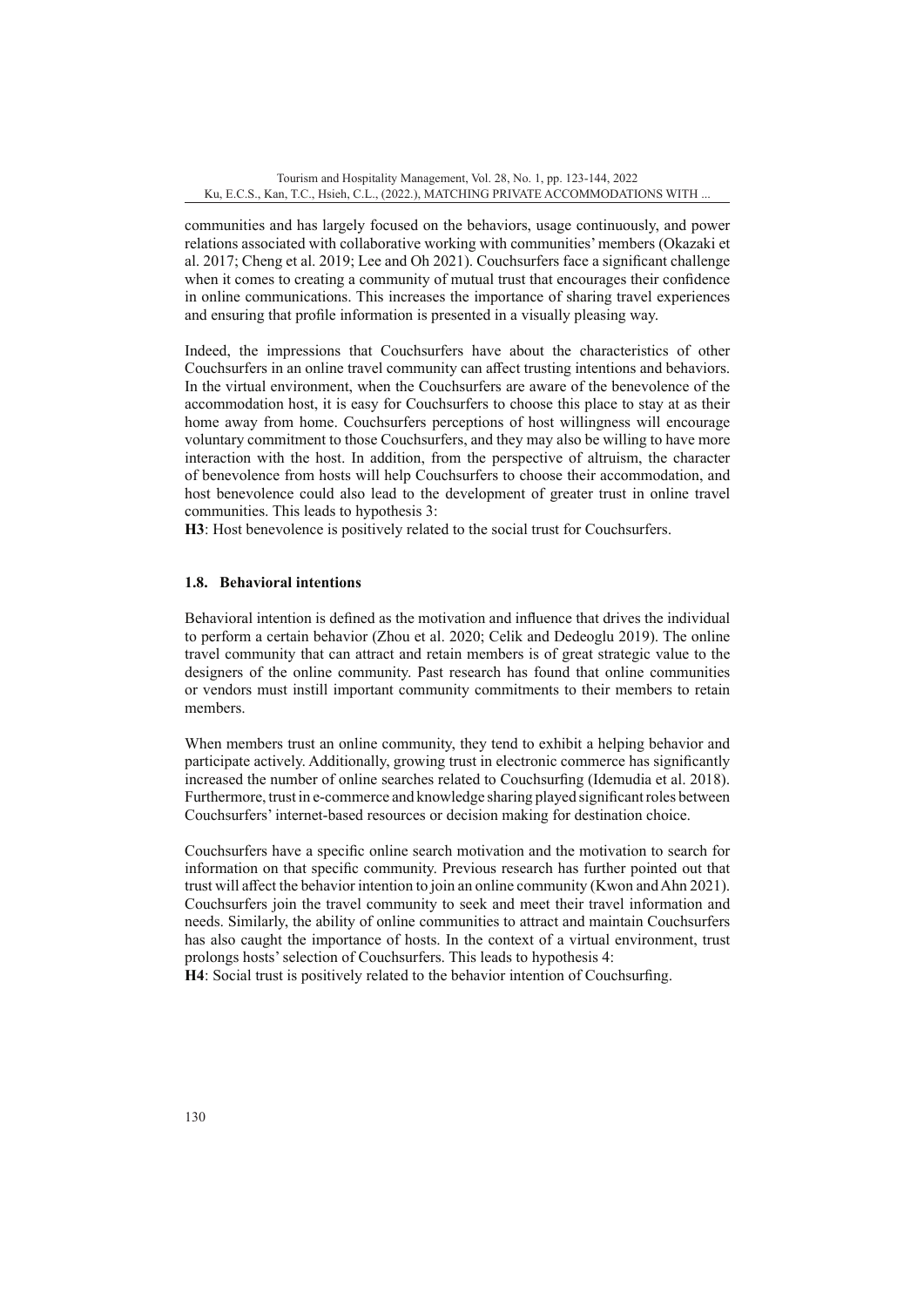# **1.9. Tacit knowledge sharing**

Tacit knowledge is defined as the interactive behavior, experience sharing, thoughts, and participation between members in a specific community (Yeh and Ku 2019; Wang et al. 2015); in addition, tacit knowledge sharing is based on the mutual influence of distributive justice and procedural justice so that community members can commit to cooperation.

 Many online communities of practice have provided online communities for members to create, collaborate, and contribute their expertise and knowledge (Yeh and Ku 2019; Nghiêm-Phú 2018). The online travel community is composed of self-selected groups of tourists. Because members have common interests or goals, they execute continuous intermediary interaction; the community's goals among members are governed by common norms and values, services provided to members, and common needs. In addition, the process of knowledge sharing of members will increase members' trust and commitment to the online travel community.

Couchsurfers usually have the same experience in the online travel community, and they interact with computers based on common interests and values; among Couchsurfers and hosts, tacit knowledge sharing is also affected by the connections between communities and the trust among community members. Since the online travel community allows Couchsurfers to share ideas about travel and exchange views of the host, tacit knowledge and recommendations will help Couchsurfers to find unexpected and interesting travel information or make travel decisions. This leads to Hypothesis 5:

**H5**: Tacit knowledge sharing moderates the effect of trust on the behavior intention of Couchsurfing when selecting a host.

# **2. RESEARCH METHODOLOGY**

### **2.1. Survey procedure and data collection**

As Ronzhyn (2018) stated, to recruit participants, an invitation message was posted on the most popular location pages of three travel communities, namely Couchsurfing (https://www.couchsurfing.com/), backpackers ([http://www.backpackers.com.tw/](http://www.backpackers.com.tw/forum/) [forum/](http://www.backpackers.com.tw/forum/)), Couchsurfing (<https://www.couchsurfing.com/>), and Lonely Planet [\(http://](http://www.lonelyplanet.com/north-america/forum) [www.lonelyplanet.com/north-america/forum](http://www.lonelyplanet.com/north-america/forum)); and check the participants who have members. Empirical data were collected by members from online travel communities; participants need to complete an online survey program that was developed using the SURVEYCAKE website ([https://www.surveycake.com/\)](https://www.surveycake.com/) via invitation message; the invitation information stated the purpose of the study and provided a hyperlink to the digital survey form. We post invitation information, and 423 were returned completed from August of 2019 to May of 2020. Table 1 appeared the demographics of samples.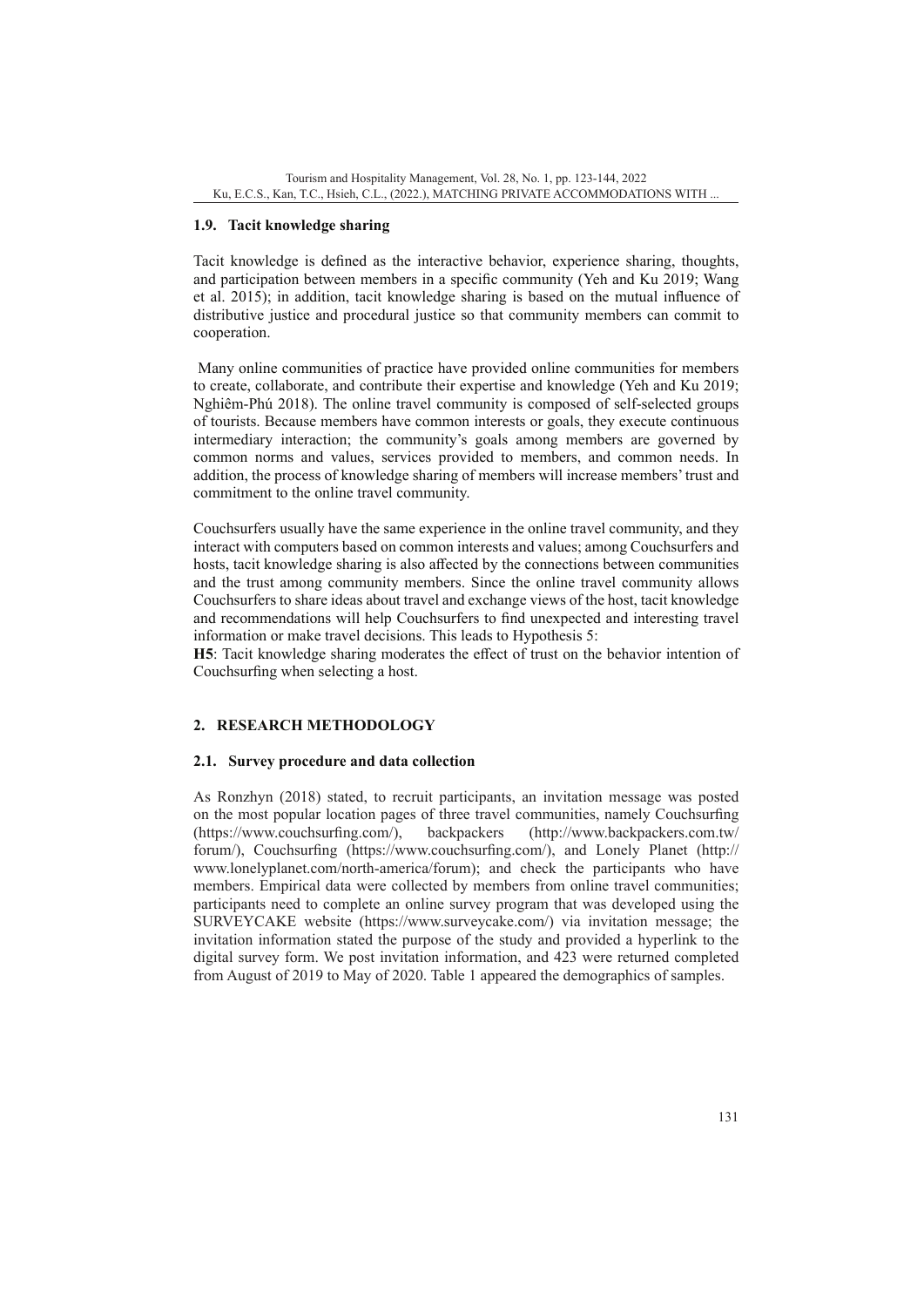| <b>Samples</b>                                   |                      | $\mathbf N$  | Percentages (%) |  |  |
|--------------------------------------------------|----------------------|--------------|-----------------|--|--|
|                                                  | Male                 | 260          | 61.5            |  |  |
| Gender                                           | Female               | 163          | 38.5            |  |  |
|                                                  | $21-25$ years        | 43           | 10.2            |  |  |
|                                                  | $26-30$ years        | 75           | 17.7            |  |  |
| Age                                              | 31-35 years          | 226          | 53.4            |  |  |
|                                                  | $36-40$ years        | 78           | 18.5            |  |  |
|                                                  | 41-45 years          | $\mathbf{1}$ | 0.2             |  |  |
|                                                  | Senior high school   | 58           | 13.7            |  |  |
| Education                                        | University/ College  | 226          | 53.4            |  |  |
|                                                  | Graduate School      | 138          | 32.6            |  |  |
|                                                  | Once                 | 47           | 37.0            |  |  |
| Times of Couchsurf-                              | $2~3$ times          | 33           | 26.0            |  |  |
| ing experience                                   | $4\sim$ 5 times      | 13           | 10.2            |  |  |
|                                                  | Over 6 times         | 34           | 26.8            |  |  |
|                                                  | Less than 3 days     | 151          | 35.7            |  |  |
| Days of the last<br>Couchsurfing expe-<br>rience | $4 - 6$ days         | 118          | 27.9            |  |  |
|                                                  | $7 - 9$ days         | 67           | 15.8            |  |  |
|                                                  | $10 - 12$ days       | 47           | 11.1            |  |  |
|                                                  | Over 13 days         | 40           | 9.5             |  |  |
|                                                  | Backpacker board     | 50           | 11.8            |  |  |
| Type of use online<br>travel community           | Couchsurfing website | 182          | 43.0            |  |  |
|                                                  | Lonely Planet        | 191          | 45.2            |  |  |

|  |  | Table 1: Sample Description (N=423) |
|--|--|-------------------------------------|
|  |  |                                     |

### **2.2. Metrics**

This research first confirms the literature review related to the topic to confirm the external validity of our research model; we identified 26 potential research items for the questionnaire based on prior literature; besides, minor wording changes were made to render the questionnaire more relevant to the current study. Two tourism management professors refined and verified the translation accuracy of all survey items. All items were measured using a five-point Likert scale, whereby 1 indicated strong disagreement, 2 indicated partial disagreement, 3 indicated uncertainty, 4 indicated agreement, and 5 indicated strong agreement.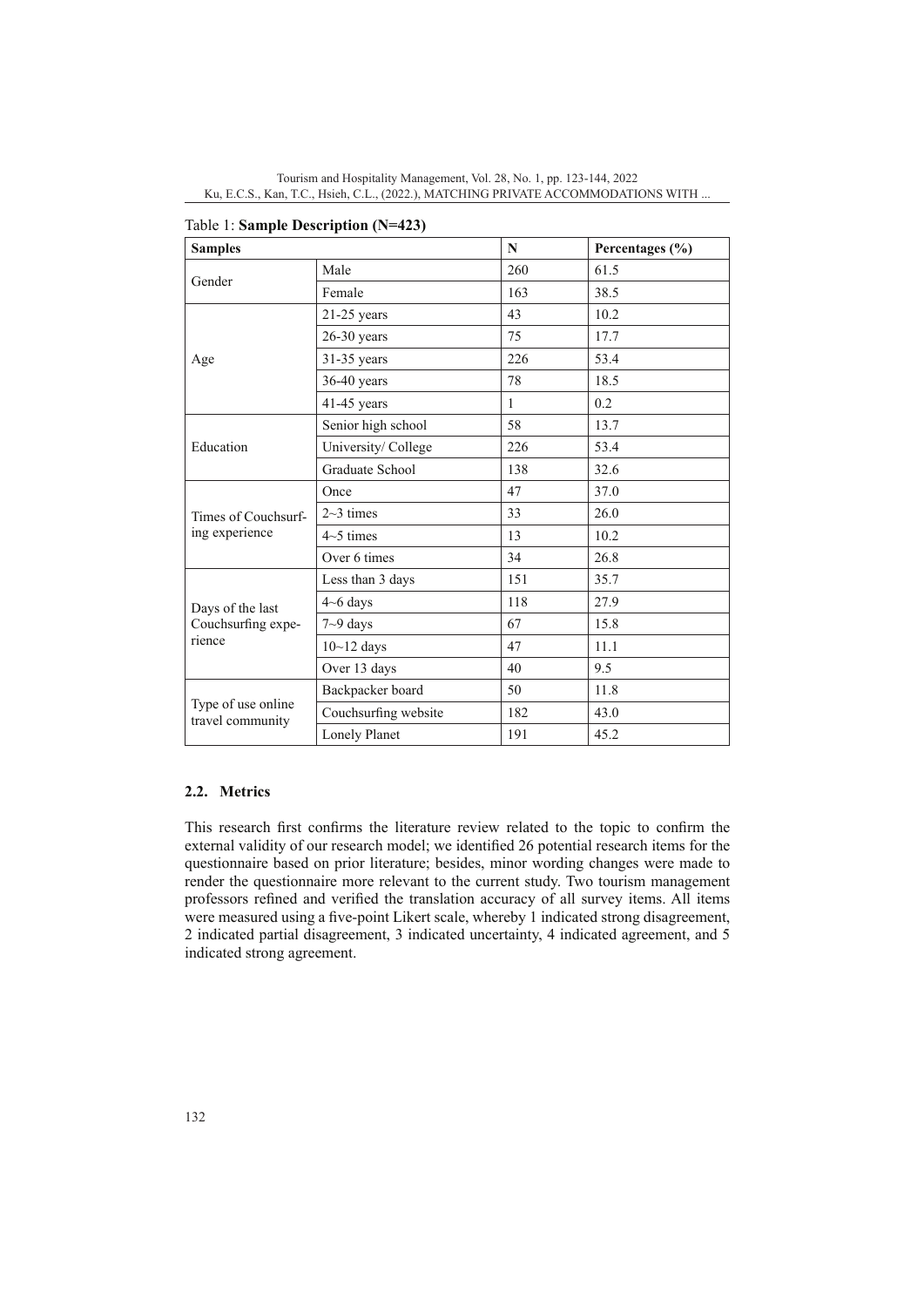|                                                                  | 1 анн 2. 11 <del>с</del> ні ні мі усу<br><b>Item and Reference</b>                                                                        |  |  |  |  |  |  |
|------------------------------------------------------------------|-------------------------------------------------------------------------------------------------------------------------------------------|--|--|--|--|--|--|
| Community Engagement (CE) was adopted from Laroche et al. (2012) |                                                                                                                                           |  |  |  |  |  |  |
| CE1                                                              | I benefit from following the community's rules.                                                                                           |  |  |  |  |  |  |
| CE2                                                              | Participate in the community's activities because I feel good afterward.                                                                  |  |  |  |  |  |  |
| CE <sub>3</sub>                                                  | Participate in the community's activities because I can support other members.                                                            |  |  |  |  |  |  |
| CE4                                                              | Participate in the community's activities because I can reach personal goals                                                              |  |  |  |  |  |  |
|                                                                  | Perceived Enjoyment (PE) was adopted from Ku (2020)                                                                                       |  |  |  |  |  |  |
| PE1                                                              | I unconsciously browsed for a very long time when I visited the<br>community.                                                             |  |  |  |  |  |  |
| PE <sub>2</sub>                                                  | I enjoyed visiting the community.                                                                                                         |  |  |  |  |  |  |
| PE3                                                              | I feel the content of the community was exciting.                                                                                         |  |  |  |  |  |  |
| PE4                                                              | I was pleased when I visited the website.                                                                                                 |  |  |  |  |  |  |
| Benevolence (BEN) was adopted from Gefen and Straub (2004)       |                                                                                                                                           |  |  |  |  |  |  |
| BEN1                                                             | I expect how hosts greet me.                                                                                                              |  |  |  |  |  |  |
| <b>BEN2</b>                                                      | I expect that the host's intentions are benevolent.                                                                                       |  |  |  |  |  |  |
| BEN 3                                                            | I expect that hosts know what I need.                                                                                                     |  |  |  |  |  |  |
| BEN <sub>4</sub>                                                 | I expect that hosts are well-meaning.                                                                                                     |  |  |  |  |  |  |
|                                                                  | Social Trust (ST) was adopted from Lazzarini et al. (2008)                                                                                |  |  |  |  |  |  |
| ST <sub>1</sub>                                                  | The hosts are trustful of couchsurfers.                                                                                                   |  |  |  |  |  |  |
| ST <sub>2</sub>                                                  | The hosts are trustworthy.                                                                                                                |  |  |  |  |  |  |
| ST <sub>3</sub>                                                  | The hosts are honest.                                                                                                                     |  |  |  |  |  |  |
| ST <sub>4</sub>                                                  | The hosts are trustful to me.                                                                                                             |  |  |  |  |  |  |
| ST <sub>5</sub>                                                  | The hosts will respond in kind when other couchsurfers trust them.                                                                        |  |  |  |  |  |  |
| ST <sub>6</sub>                                                  | The hosts are good and kind.                                                                                                              |  |  |  |  |  |  |
|                                                                  | Tacit Knowledge Sharing (TKS) was adopted from Yeh and Ku (2019)                                                                          |  |  |  |  |  |  |
| TKSE1                                                            | I share my living experience with other couchsurfers.                                                                                     |  |  |  |  |  |  |
| TKSE2                                                            | I share my expertise at the request of other couchsurfers.                                                                                |  |  |  |  |  |  |
| TKSE3                                                            | I share my ideas about travel with other couchsurfers.                                                                                    |  |  |  |  |  |  |
| TKSE4                                                            | I talk about my tips on travel with other couchsurfers.                                                                                   |  |  |  |  |  |  |
| Behavioral Intention (BI) was adopted from Yeh and Ku (2019)     |                                                                                                                                           |  |  |  |  |  |  |
| BI1                                                              | Select the host as a Couchsurfers accommodation in the future.                                                                            |  |  |  |  |  |  |
| BI <sub>2</sub>                                                  | Introduce the host for travel information in the future.                                                                                  |  |  |  |  |  |  |
| BI3                                                              | Use the host as a Couchsurfers accommodation for sharing information.                                                                     |  |  |  |  |  |  |
| BI4                                                              | Select the host as a Couchsurfer's accommodation as a channel for<br>choosing a travel destination in the future.                         |  |  |  |  |  |  |
| BI5                                                              | I am willing to recommend the host as a couchsurfers accommodation to<br>my friends as a way of sharing travel information in the future. |  |  |  |  |  |  |

# Table 2: **Item in survey**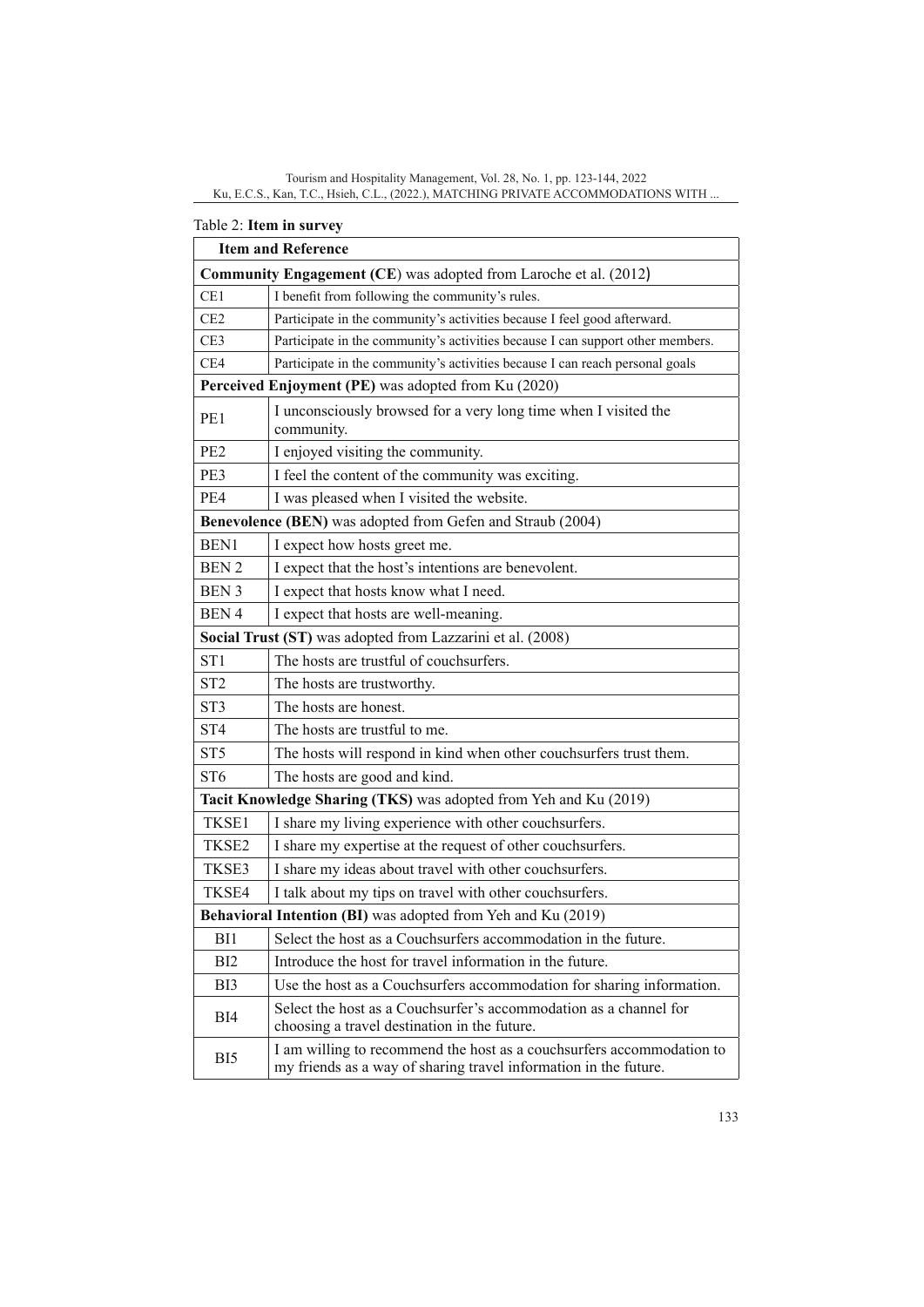English version questionnaire translated into Chinese version for survey needs; from content validity perspective, three professors major in tourism management and information management were invited to verify and refine the survey items for translation accuracy into Chinese version. For the formal questionnaire to be suitable for the survey, the purpose of the pretest is to know whether the content of the questionnaire is clear and objective and whether it is suitable for the subjects to read. A pretest process of the survey in Chinese version questionnaire with 30 MBA students at the graduate institute of travel and tourism evaluating item sequence, their ease of understanding, and contextual relevance. The Cronbach α of the pretest is 0.912, the reliability of items is suitable for the survey (Sun et al. 2007).

# **3. ANALYSIS AND RESULTS**

Recommendations include using structural equation modeling, sampling data, and reestimating models to test the robustness of the norm and quantify when the sample size exceeds 200 (Doğan and Özdamar 2017; Ainur et al. 2017); In this study, LISREL 8.80 software was used to check the validity of each construct. First, Evaluate the convergent validity of this study by checking factor loading, composite reliability, Cronbach's alpha, and extracted average variance (AVE) (Gefen et al. 2020; Kim and Frazier 1997). Tables 3 show the confirmatory factor analysis made to examine the convergent validity of each construct, and the statistics for factor loadings range was 0.59–0.94, and all AVE estimates were well above the cutoff value; therefore, it shows that all measurement scales have convergent validity.

Moreover, the results also show that the square root of all AVE estimates for each construct is greater than the correlation between constructs as shown in Table 3, which supports the discriminative validity of the research model. In addition, our tests have shown that all variance inflation factor (VIF) scores are below the recommended threshold of 10 (Naveed et al. 2021). Therefore, it is confirmed that there is no multicollinearity in the research model.

| Construct  | Mean | S.D. | Composite<br>Reliability | <b>AVE</b> | <b>CE</b> | PE   | <b>BEN</b> | <b>ST</b> | <b>KS</b> | BI   |
|------------|------|------|--------------------------|------------|-----------|------|------------|-----------|-----------|------|
| <b>CE</b>  | 4.06 | 0.69 | 0.89                     | 0.65       | 0.81      |      |            |           |           |      |
| PE         | 3.88 | 0.79 | 0.91                     | 0.67       | 0.64      | 0.82 |            |           |           |      |
| <b>BEN</b> | 4.03 | 0.76 | 0.92                     | 0.66       | 0.52      | 0.43 | 0.81       |           |           |      |
| <b>ST</b>  | 4.13 | 0.76 | 0.92                     | 0.52       | 0.39      | 0.35 | 0.22       | 0.72      |           |      |
| <b>KS</b>  | 3.98 | 0.88 | 0.89                     | 0.68       | 0.35      | 0.32 | 0.20       | 0.51      | 0.83      |      |
| BI         | 4.02 | 0.79 | 0.91                     | 0.72       | 0.24      | 0.18 | 0.17       | 0.41      | 0.44      | 0.75 |

Table 3: **Reliability, Correlation Coefficients, and AVE Results**

Notes:

a. The main diagonal shows the square root of the AVE (averaged variance extracted).

b. Significance at  $p < 0.05$  level is shown in bold.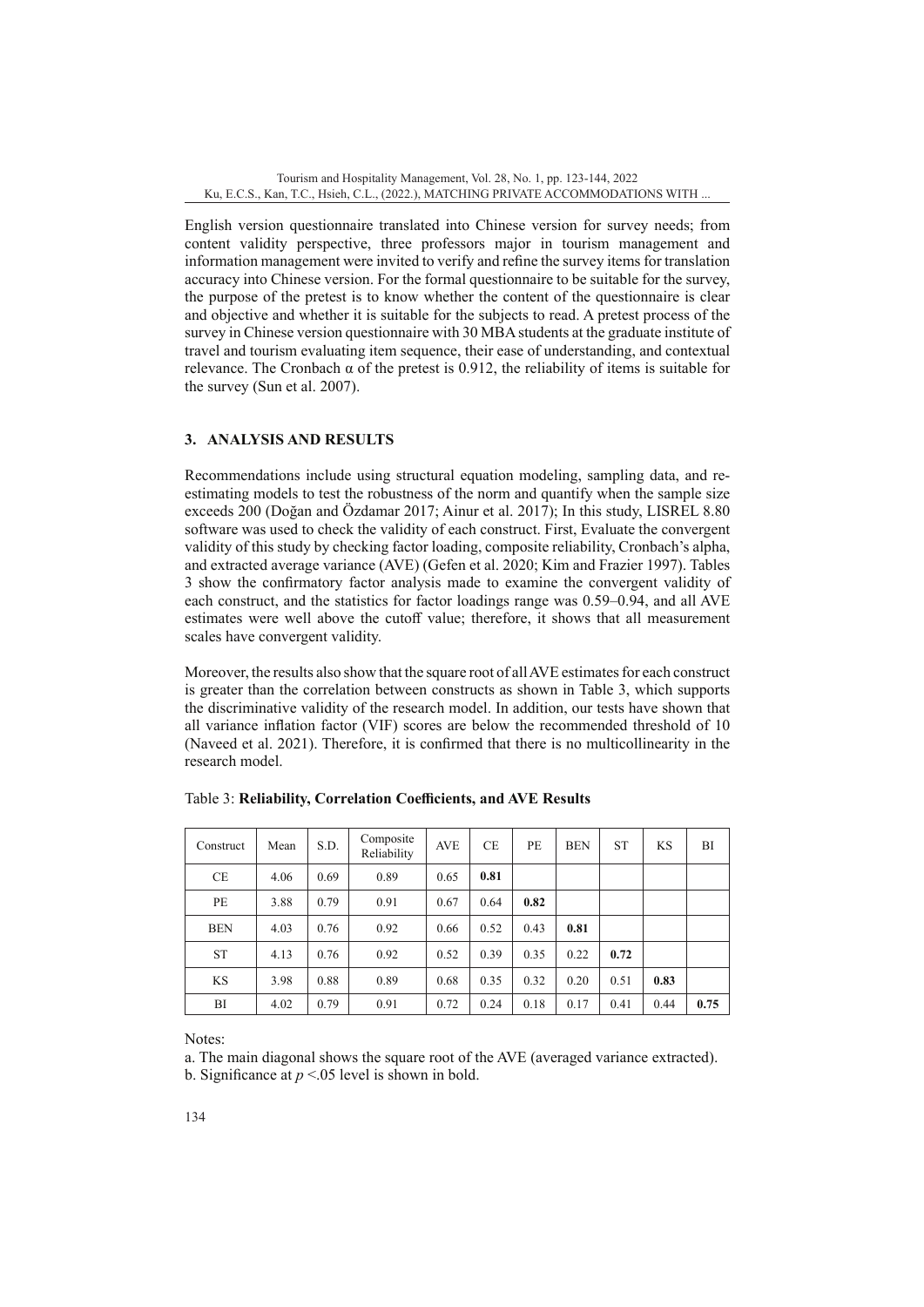c. CE stands for community engagement, PE for perceived enjoyment, BEN for benevolence, ST for social general trust, TKS for tacit knowledge sharing, BI for behavioral intention.

The study aims to analyze how community engagement affects Couchsurfing and hosts toward online communities based on the perspective of altruism and social identity. After confirming the good reliability and validity for our research instrument, structural equation modeling was then performed to evaluate the hypothesized model presented by LISREL 8.80 software (Li et al. 2021b); The results show that the fit is good, and the data includes:  $X^2/df = 2.3$ ,  $GFI = 0.91$ ,  $AGFI = 0.88$ ,  $RMR = 0.054$ ,  $RMSEA = 0.062$ ,  $PNFI = 0.77$ , and  $PGFI = 0.68$ . Overall, the data showed a good fit with our hypothesized model. Besides, to estimate path coefficient significance, a bootstrapping technique was conducted to test the statistical significance of each path coefficient using t-tests, as shown in Figure 2 and Table 4. The results as follows.

First, all hypotheses are supported as expected. 40.5% of the variance of social trust can be explained by community engagement, perceived enjoyment, and perceived host benevolence, and 43,5% of the variance of behavior intention can be explained by social trust, tacit knowledge sharing, and the interaction term of social trust and tacit knowledge sharing.

Second, for all factors influencing social trust, we find community engagement has the greatest effect on it ( $\beta$ =0.79\*\*\*). Next is perceived host benevolence ( $\beta$ =0.69\*\*\*) and the last one is perceived enjoyment ( $β=0.38*$ ). Besides, all factors influencing behavior intention, the interaction term of social trust and tacit knowledge sharing has the greatest effect on it ( $\beta$ =0.58<sup>\*\*</sup>), and next is social trust ( $\beta$ =0.55<sup>\*\*</sup>).



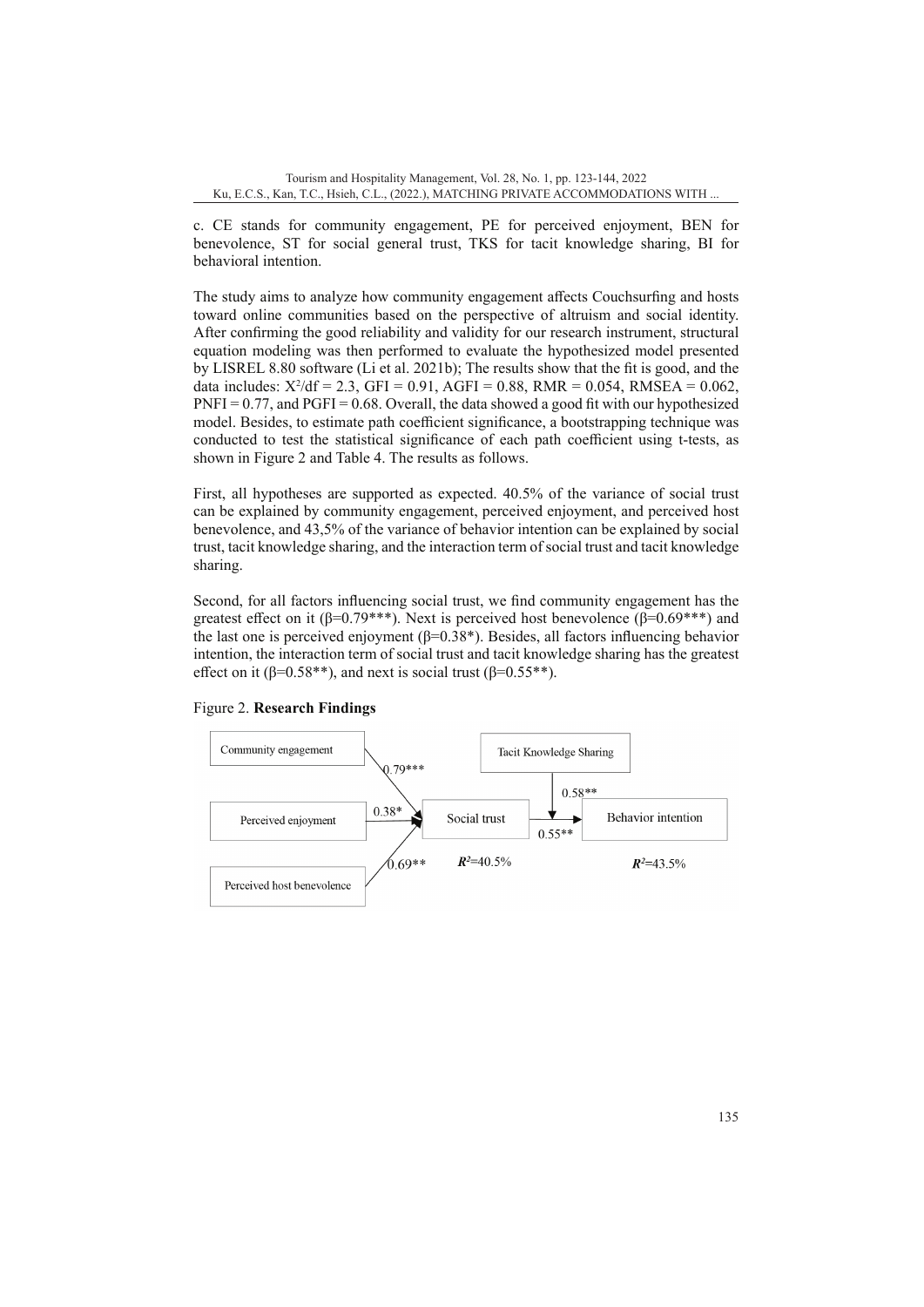|                | Hypothesis                                                                 | <b>STD</b> Solutions | t-value   | Results   |
|----------------|----------------------------------------------------------------------------|----------------------|-----------|-----------|
| H1             | Community engagement $\rightarrow$ Social trust                            | 0.79                 | $8.65***$ | Supported |
| H <sub>2</sub> | Perceived enjoyment $\rightarrow$ Social trust                             | 0.38                 | $3.15*$   | Supported |
| H <sub>3</sub> | Benevolence $\rightarrow$ Social trust                                     | 0.69                 | $6.04**$  | Supported |
| H <sub>4</sub> | Social trust $\rightarrow$ Behavior intention to use                       | 0.55                 | $5.04**$  | Supported |
| H <sub>5</sub> | Social trust * Tacit knowledge sharing $\rightarrow$<br>Behavior intention | 0.58                 | $5.31**$  | Supported |

#### Table 4: **Hypothesis and Results**

 $*_{p}$  < 0.05;  $*_{p}$  < 0.01;  $*_{p}$  < 0.001

# **4. DISCUSSIONS OF FINDINGS**

### **4.1. The Trust Between Couchsurfers and Hosts in The Context of Travel Communities**

In the study, community engagement is positively related to the formation of social trust  $(\beta=0.79***)$ , and we also found that community engagement has the greatest effect on social trust. The findings which support the issues relating to travel communities provision relate to the hospitality authenticity provided, compared with prior studies (Ert and Fleischer 2019). When couchsurfers are more likely to use the community website to contact hosts and other members or tend to pay more attention to search relevant information, a higher degree of community engagement is thus created. Therefore, such a higher degree of community engagement will also then increase the degree of social trust toward such a community.

Next, the perceived benevolence of the host is positively related to the formation of social trust, and its influence of it on social trust is the second  $(\beta=0.69^{**})$ . Consistent with the findings from Khorakian et al.'s (2021) study, when couchsurfers perceived the higher degree of benevolence from some hosts, such as well-meanings or knowing what couchsurfers want, and such information shared in the online travel community will then facilitate mutual trust and enhance couchsurfers' confidence in online communication, thereby forming higher degree of social trust then.

In addition, perceived enjoyment perceived from the online travel community is also positively related to the formation of social trust  $(\beta=0.38^*)$ . As stated by Slevitch et al. (2022) and Liu et al. (2021), when couchsurfers perceive a higher degree of enjoyment provided by the online travel community, they might unconsciously browse the contents or information for a long time and felt exciting or pleased. As such, their search intentions and social trust will then be enhanced.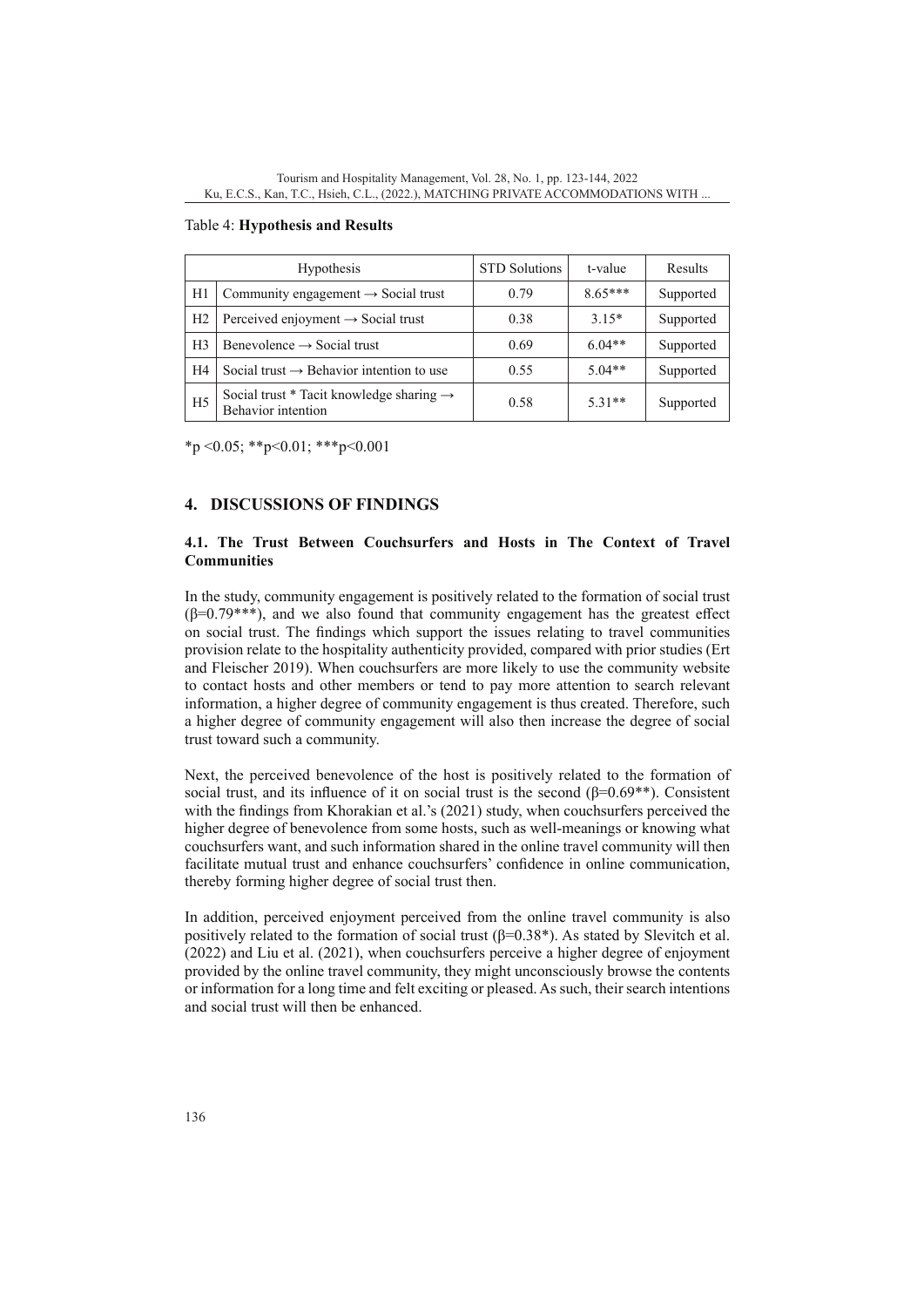### **4.2. Behavior Intention to Use Travel Communities**

Social trust is positively related to the behavior intention of couchsurfers (β=0.55\*\*) and our findings are also consistent with the results of prior studies (e.g., Okazaki et al. 2017; Cheng et al. 2019; Lee and Oh 2021). From the perspective of trust, hosts and couch classes must also be able to identify and build mutual trust, reducing potential threats and risks; moreover, the operator of the online community can use this mechanism to strengthen the trustworthiness and benevolent characteristics of the host and to help couchsurfers to complete a pleasant journey. As such, the higher degree of social trust perceived by couchsurfers will then enhance the higher degree of their behavior intention to select some hosts as accommodation, share or recommend them in the future.

### **4.3. Tract Knowledge Sharing Moderates the Relationship Between Trust and Behavior Intention of Couchsurfers**

In addition, tacit knowledge sharing moderates the effect of trust on the behavior intention of couchsurfers when selecting a host, as supported in the study with  $(\beta=0.58**)$ . Couchsurfers usually share their travel experiences in online communities with people who have a website account when they trust that the related website would not reveal their personal information. Accordingly, aggregating and transforming tacit knowledge into useful tourism information can benefit both the communities and the couchsurfers. As such, when they felt they can share a higher degree of their tacit knowledge (e.g., living experience, expertise, ideas, or tips) with other couchsurfers in the online travel community, the effect of social trust on Couchsurfers' behavioral intention will be greatly enhanced.

## **IMPLICATIONS AND CONCLUSIONS**

This study integrates altruism, trust, and social identity in the field of online communities, and it expands altruism research on tourists' behavior; this study analyzes how community engagement affects Couchsurfing and hosts toward online communities based on the perspective of altruism and social identity. Specifically, the prevailing relationship marketing approach suggests that trust and flow experience should play a critical role, however, some previous empirical results have provided support for the dominance of altruism (Li et al. 2021a). Altruism shows the goodwill of the hosts to show sincere care for Couchsurfing, the importance of benevolence, and trust as indicators among community members; community engagement prompts the formation of social trust among Couchsurfing and hosts toward online communities, and benevolence is positively related to the formation of social trust. Therefore, trust has become an important link between Couchsurfers and the host among members of the online travel community, these indicators can be used to evaluate the factors that influence the behavioral intentions of couchsurfers.

As such, this study proposed that (1) community engagement, perceived enjoyment, and perceived host benevolence positively influence social trust, (2) social trust positively influence behavioral intention, and (3) tacit knowledge sharing moderates the relationship between social trust and behavioral intention, and these findings are supported from our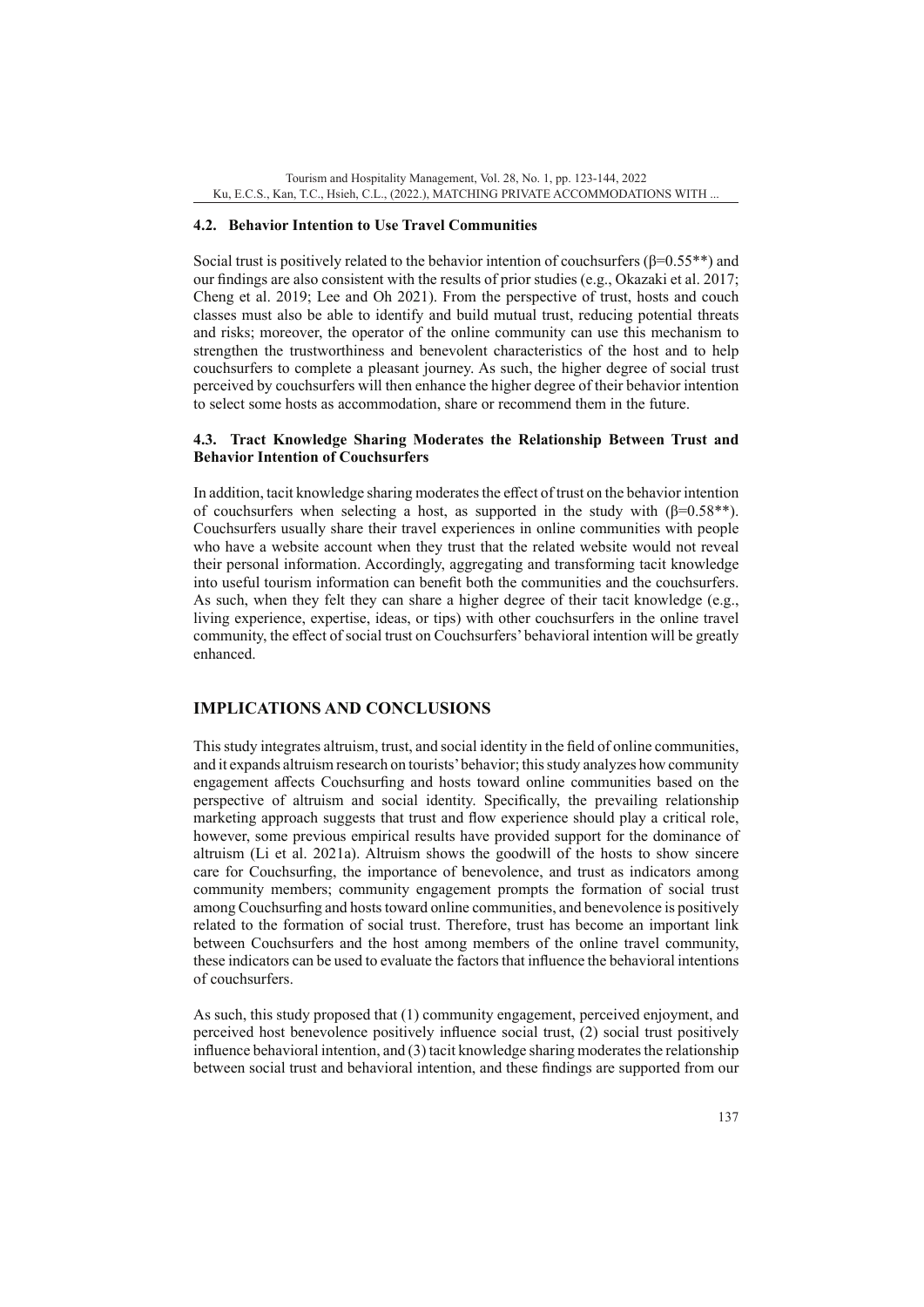analysis and could provide relevant insights for the management.

First, community engagement, perceived enjoyment, and perceived host benevolence positively influence social trust, and the greatest effect is made by community engagement. Likewise, community engagement is an enzyme catalyst between couchsurfers and online travel communities.

To increase Couchsurfers' higher degree of community engagement, managers of online travel communities should provide valuable benefits or activities to encourage users to search, browse, or interact with others for a longer time in the places, thereby generating their higher degree of social trust as well. For example, in addition, to providing a userfriendly interface for information search or an interesting environment for users, managers of online travel communities can also post some recent and heated discussion topics to encourage user participation and interaction. After that, managers of online travel communities can also summarize the rankings of best places, relevant hosts' information for couchsurfers and facilitate their social trust. Moreover, managers can also provide the incentive to encourage couchsurfers to spend more time browsing content or willing to take their time to plan their trip using that certain community.

Second, perceived host benevolence positively influences social trust and its influence on social trust is in the second. Likewise, to let more couchsurfers know there are still lots of hosts who want to do good things instead of just exploiting others to maximize profits is very important. As such, we suggest that managers of online travel communities could encourage more potential hosts to join their communities. Besides, they can establish a systematic evaluation mechanism on platforms and provide greater choices to couchsurfers, thereby enhancing users' greater social trust toward online travel communities.

Third, perceived enjoyment also has a positive effect on the formation of social trust. In other words, websites that provide an enjoyable experience could increase the level of satisfaction among couchsurfers, which in turn, could encourage them to visit the website multiple times. In addition to providing more pleasant content and a welldesigned website interface, to have some exciting interactive online games or periodic activities with awards which to please and facilitate more users to interact jointly is also a good strategy for managers of online travel communities. In summary, through the strategic planning and execution for providing a higher degree of community engagement, perceived enjoyment, and perceived host benevolence, the higher degree of social trust can be then created, and the higher degree of behavioral intention can also then be facilitated.

Lastly, as indicated in the findings, tacit knowledge sharing significantly moderate the relationship between social trust and behavioral intention. Likewise, how to encourage users to share more useful tacit knowledge is also of its importance. In order to do so, that gamification mechanism is a very useful strategy for managers of online travel communities is recommended. For example, when couchsurfers actively share their useful living experience, ideas, or tips about some specific travels, they can obtain some reward points or coupons, and these points or coupons can be used for goods or service purchases in some e-commerce platforms cooperated with online travel communities.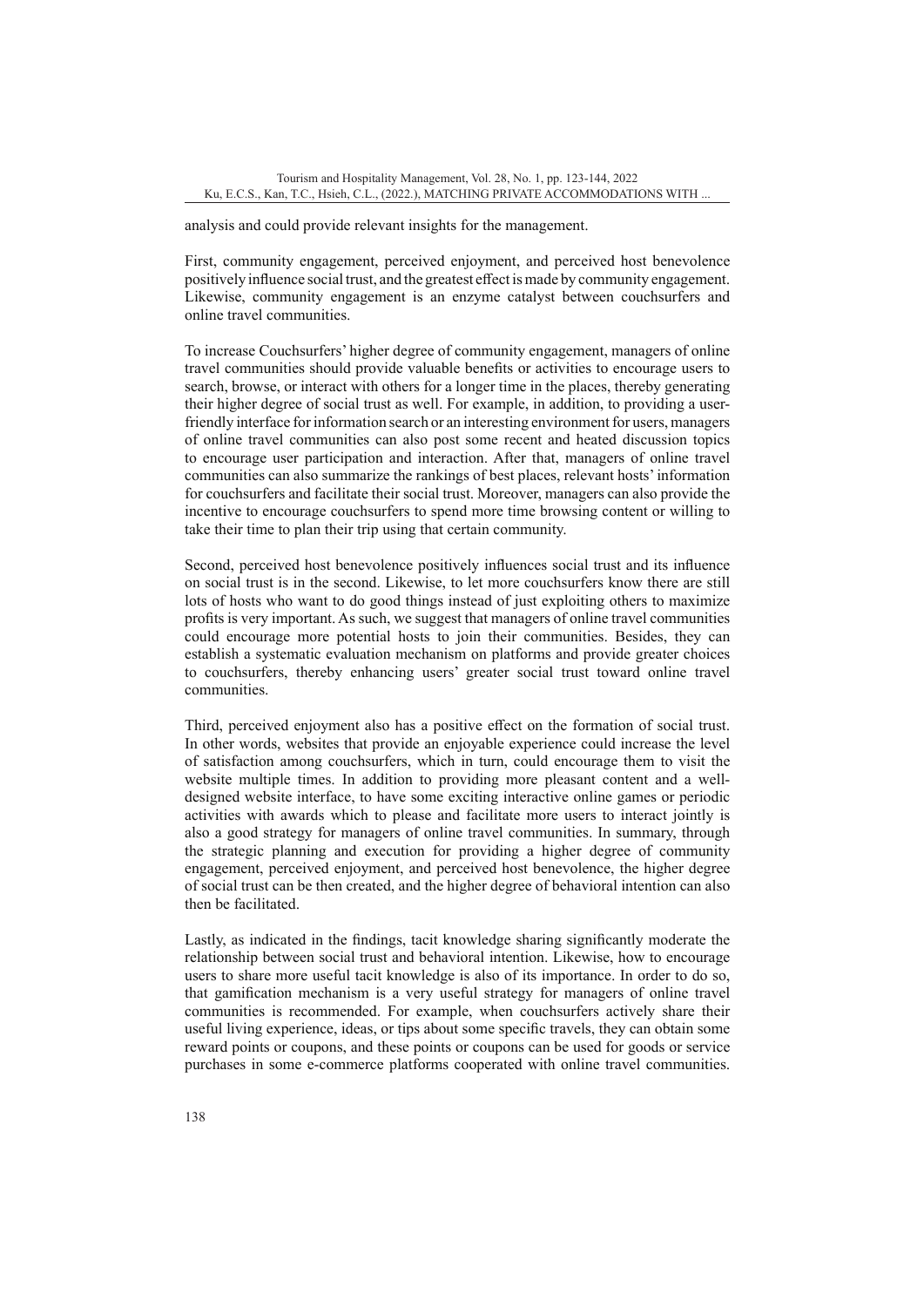Consequently, when different users continuously contribute lots amount and valuable tacit knowledge in travel communities for various travel experiences or contents, some higher degree of tacit knowledge sharing can significantly magnify the relationship between social trust and user's behavioral intention, thereby generating sustained competitive advantages for online travel communities.

### *Limitations and future research*

We acknowledged that some research limitations exist in this study. However, some of these might provide future study directions. For example, we present our findings with whole sample data, despite our study did provide the relative importance of constructs for Couchsurfing success. However, future research is suggested to investigate the group difference and results for our research model, such as different gender, occupations, cultures, or travel motivations. This may thus provide more marketing insights and strategic suggestions for Couchsurfers or hosts to choose or provide services.

Next, Couchsurfing, by far, not only has become a popular traveling trend but also become the largest online hospitality service target as well. How to develop strong emotional connections between Couchsurfers and hosts in online communities becomes a very critical issue already. Likewise, in addition, to investigate factors influencing Couchsurfer's intention, the reasons why hots are willing to provide accommodation services through the different theoretical lenses are of quite an importance for future studies.

### **REFERENCES**

- Ainur, A.K., Sayang, M.D., Jannoo, Z. and Yap, B.W. (2017), "Sample Size and Non-Normality Effects on Goodness of Fit Measures in Structural Equation Models", *Pertanika Journal of Science and Technology,* Vol. 25, No. 2, pp. 575-585. [https://myjurnal.mohe.gov.my/filebank/published\\_](https://myjurnal.mohe.gov.my/filebank/published_article/57774/16.pdf) [article/57774/16.pdf](https://myjurnal.mohe.gov.my/filebank/published_article/57774/16.pdf)
- Aljarah, A. (2020), "The nexus between corporate social responsibility and target-based customer citizenship behavior", *Journal of Sustainable Tourism,* Vol. 28, No. 12, pp. 2044-2063. [https://doi.org/10.1080/](https://doi.org/10.1080/09669582.2020.1789155) [09669582.2020.1789155](https://doi.org/10.1080/09669582.2020.1789155)
- Aruan, D.T.H. and Felicia, F. (2019), "Factors influencing travelers' behavioral intentions to use P2P accommodation based on trading activity: Airbnb vs Couchsurfing", *International Journal of Culture Tourism and Hospitality Research,* Vol. 13, No. 4, pp. 487-504. [https://doi.org/10.1108/](https://doi.org/10.1108/IJCTHR-03-2019-0047) [IJCTHR-03-2019-0047](https://doi.org/10.1108/IJCTHR-03-2019-0047)
- Asri, N.S., Zolkepli, I.A. and Kit, C.W. (2020), "Trust Building and Perceived Risk in Decision-Making Process: The Case Study of Couchsurfing Community", *Jurnal Komunikasi-Malaysian Journal of Communication,* Vol. 36, No. 2, pp. 235-252.<https://doi.org/10.17576/JKMJC-2020-3602-14>
- Assaker, G. and O'Connor, P. (2021), "eWOM Platforms in Moderating the Relationships between Political and Terrorism Risk, Destination Image, and Travel Intent: The Case of Lebanon", *Journal of Travel Research,* Vol. 60, No. 3, pp. 503-519.<https://doi.org/10.1177%2F0047287520922317>
- Aydin, S. and Duyan, E.C. (2019), "The Postmodern Unexpected Guest: The Couchsurfing Experience Process", *Journal of Economy Culture and Society,* No. 60, pp. 227-243. [https://doi.org/10.26650/](https://doi.org/10.26650/JECS2019-0003) [JECS2019-0003](https://doi.org/10.26650/JECS2019-0003)
- Bakshi, S., Dogra, N. and Gupta, A.K. (2019), "What Motivates Posting Online Travel Reviews? Integrating Gratifications with Technological Acceptance Factors", *Tourism and Hospitality Management,* Vol. 25, No. 2, pp. 335-354.<https://doi.org/10.20867/thm.25.2.5>
- Bedue, P. and Fritzsche, A. (2022), "Can we trust AI? An empirical investigation of trust requirements and guide to successful AI adoption", *Journal of Enterprise Information Management*. Vol. 35, No. 2, pp. 530-549.<https://doi.org/10.1108/JEIM-06-2020-0233>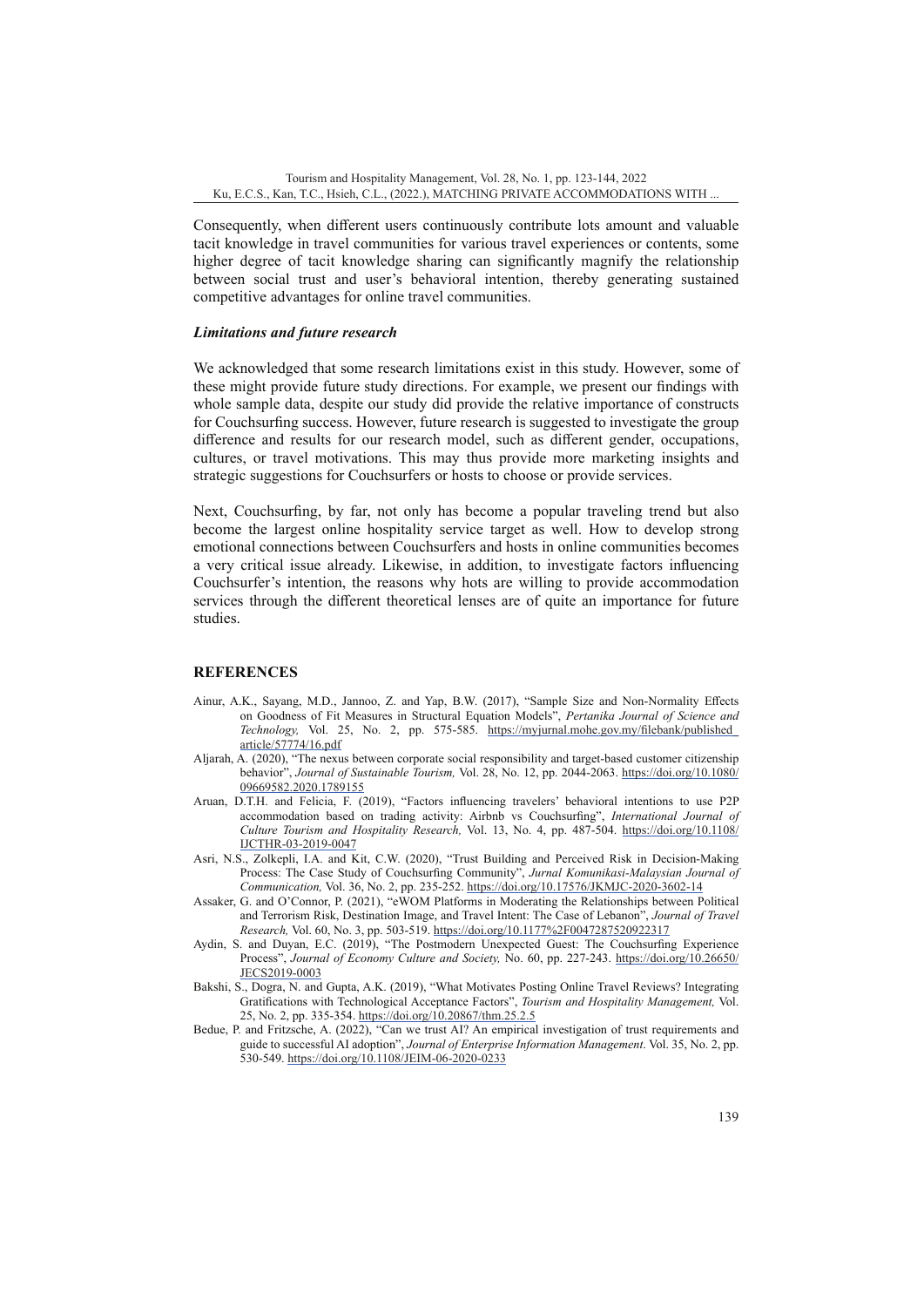Tourism and Hospitality Management, Vol. 28, No. 1, pp. 123-144, 2022 Ku, E.C.S., Kan, T.C., Hsieh, C.L., (2022.), MATCHING PRIVATE ACCOMMODATIONS WITH ...

- Biraglia, A., Gerrath, M.H.E.E. and Usrey, B. (2018), "Examining How Companies' Support of Tourist Attractions Affects Visiting Intentions: The Mediating Role of Perceived Authenticity", *Journal of Travel Research,* Vol. 57, No. 6, pp. 811-823. <https://doi.org/10.1177%2F0047287517718352>
- Bowen, G. and Bowen, R. (2016), "Differences and Similarities: Brand Trust Offline and Online", *International Journal of Online Marketing,* Vol. 6, No. 1, pp. 54-82. <https://doi.org/10.4018/IJOM.2016010104>
- Celik, S. and Dedeoglu, B.B. (2019), "Psychological factors affecting the behavioral intention of the tourist visiting Southeastern Anatolia", *Journal of Hospitality and Tourism Insights,* Vol. 2, No. 4, pp. 425- 450.<https://doi.org/10.1108/JHTI-01-2019-0005>
- Chen, D.-J. (2018), "Couchsurfing: Performing the travel style through hospitality exchange", *Tourist Studies,* Vol. 18, No. 1, pp. 105-122.<https://doi.org/10.1177%2F1468797617710597>
- Chen, G., Zhao, L. and Huang, S.S. (2020), "Backpacker Identity: Scale Development and Validation", *Journal of Travel Research,* Vol. 59, No. 2, pp. 281-294.<https://doi.org/10.1177%2F0047287519829255>
- Cheng, X., Fu, S., Sun, J., Bilgihan, A. and Okumus, F. (2019), "An investigation on online reviews in sharing economy driven hospitality platforms: A viewpoint of trust", *Tourism Management,* Vol. 71, pp. 366- 377.<https://doi.org/10.1016/j.tourman.2018.10.020>
- Chung, J.Y. (2017), "Online friendships in a hospitality exchange network: a sharing economy perspective", *International Journal of Contemporary Hospitality Management,* Vol. 29, No. 12, pp. 3177-3190. <https://doi.org/10.1108/IJCHM-08-2016-0475>
- Cobo-Reyes, R., Dominguez, J.J., Garcia-Quero, F., Grosskopf, B., Lacomba, J.A., Lagos, F., Liu, T.X. and Pearce, G. (2020), "The development of social preferences", *Journal of Economic Behavior & Organization,* Vol. 179, pp. 653-666. <https://doi.org/10.1016/j.jebo.2019.01.018>
- Conte, A., Levati, M.V. and Montinari, N. (2019), "Experience in public goods experiments", *Theory and Decision,* Vol. 86, No. 1, pp. 65-93. <https://doi.org/10.1007/s11238-018-9670-z>
- Decrop, A., Del Chiappa, G., Mallarge, J. and Zidda, P. (2018), ""Couchsurfing has made me a better person and the world a better place": the transformative power of collaborative tourism experiences", *Journal of Travel & Tourism Marketing,* Vol. 35, No. 1, pp. 57-72. [https://doi.org/10.1080/1054840](https://doi.org/10.1080/10548408.2017.1307159) [8.2017.1307159](https://doi.org/10.1080/10548408.2017.1307159)
- Doğan, I. and [Ö](https://www.tandfonline.com/author/%C3%96zdamar%2C+Kazim)zdamar, K. (2017), "The effect of different data structures, sample sizes on model fit measures", *Communications in Statistics-Simulation and Computation,* Vol. 46 No. 9, pp. 7525-7533. [https://doi.](https://doi.org/10.1080/03610918.2016.1241409) [org/10.1080/03610918.2016.1241409](https://doi.org/10.1080/03610918.2016.1241409)
- Dong, B., Li, M. and Sivakumar, K. (2019), "Online Review Characteristics and Trust: A Cross-Country Examination", *Decision Sciences,* Vol. 50, No. 3, pp. 537-566. <https://doi.org/10.1111/deci.12339>
- Eckhaus, E. and Sheaffer, Z. (2019), "Factors affecting willingness to contribute goods and services on social media", *Social Science Journal,* Vol. 56, No. 3, pp. 390-400. [https://doi.org/10.1016/j.](https://doi.org/10.1016/j.soscij.2018.08.001) [soscij.2018.08.001](https://doi.org/10.1016/j.soscij.2018.08.001)
- Ert, E. and Fleischer, A. (2019), "The evolution of trust in Airbnb: A case of home rental", *Annals of Tourism Research,* Vol. 75, pp. 279-287.<https://doi.org/10.1016/j.annals.2019.01.004>
- Ert, E., Fleischer, A. and Magen, N. (2016), "Trust and reputation in the sharing economy: The role of personal photos in Airbnb", *Tourism Management,* Vol. 55, pp. 62-73. [https://doi.org/10.1016/j.](https://doi.org/10.1016/j.tourman.2016.01.013) [tourman.2016.01.013](https://doi.org/10.1016/j.tourman.2016.01.013)
- Ezzaouia, I. and Bulchand-Gidumal, J. (2021), "Do Gender, Age and Frequency of Internet Access Matter on The Perceived Importance of Hotel Website Features?", *Tourism and Hospitality Management,* Vol. 27, No. 1, pp. 167-187.<https://doi.org/10.20867/thm.27.1.9>
- Gandullia, L., Lezzi, E., Parciasepe, P. and Siri, L. (2021), "Altruism and Structure of Values: An Experimental Investigation", *Journal of Interdisciplinary Economics,* Vol. 33, No. 1, pp. 103-129. [https://doi.](https://doi.org/10.1177%2F0260107919897219) [org/10.1177%2F0260107919897219](https://doi.org/10.1177%2F0260107919897219)
- Gefen, D. and Straub, D.W. (2004), "Consumer trust in B2C e-Commerce and the importance of social presence: experiments in e-Products and e-Services", *Omega-International Journal of Management Science*, Vol. 32, No. 6, pp. 407-424. <https://doi.org/10.1016/j.omega.2004.01.006>
- Gefen, N., Rigbi, A. and Weiss, P.L. (2020), "Reliability and validity of pediatric powered mobility outcome measures", *Disability and Rehabilitation-Assistive Technology*. [https://doi.org/10.1080/17483107.2](https://doi.org/10.1080/17483107.2020.1819449) [020.1819449](https://doi.org/10.1080/17483107.2020.1819449)
- Gimon, D. and Leoneti, A.B. (2020), "A refined utility function for modeling "me" vs. "us" allocation in a sequential group decision process", *Euro Journal on Decision Processes,* Vol. 8, No. 1-2, pp. 1-12. <https://doi.org/10.1007/s40070-019-00102-8>
- Gong, Y., Wang, H., Xia, Q., Zheng, L. and Shi, Y. (2021), "Factors that determine a Patient' s willingness to physician selection in online healthcare communities: A trust theory perspective", *Technology in Society,* Vol. 64. <https://doi.org/10.1016/j.techsoc.2020.101510>
- Gruss, R., Kim, E. and Abrahams, A. (2020), "Engaging Restaurant Customers on Facebook: The Power of Belongingness Appeals on Social Media", *Journal of Hospitality & Tourism Research,* Vol. 44, No. 2, pp. 201-228. <https://doi.org/10.1177%2F1096348019892071>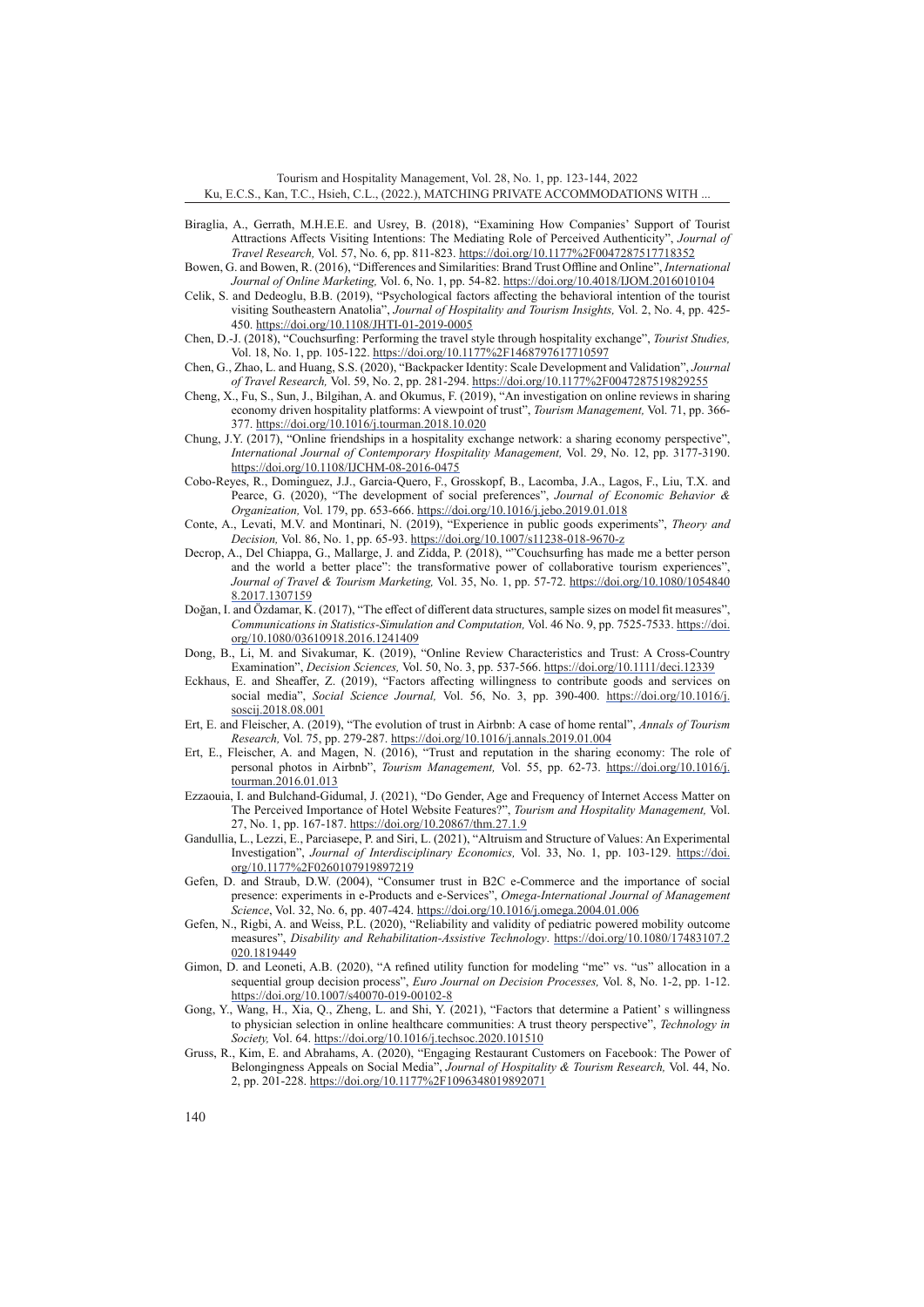Tourism and Hospitality Management, Vol. 28, No. 1, pp. 123-144, 2022 Ku, E.C.S., Kan, T.C., Hsieh, C.L., (2022.), MATCHING PRIVATE ACCOMMODATIONS WITH ...

- Gu, X., Sheng, L. and Yuen, C.Y. (2019), "Inbound Tourism, Hospitality Business, and Market Structure", *Journal of Hospitality & Tourism Research,* Vol. 43, No. 8, pp. 1326-1335. [https://doi.](https://doi.org/10.1177%2F1096348019870574) [org/10.1177%2F1096348019870574](https://doi.org/10.1177%2F1096348019870574)
- Han, W., Wang, Y. and Scott, M. (2021), "Social media activation of pro-environmental personal norms: an exploration of informational, normative and emotional linkages to personal norm activation", *Journal of Travel & Tourism Marketing,* Vol. 38, No. 6, pp. 568-581. [https://doi.org/10.1080/10548408.202](https://doi.org/10.1080/10548408.2021.1969319) [1.1969319](https://doi.org/10.1080/10548408.2021.1969319)
- Idemudia, E.C., Raisinghani, M.S. and Samuel-Ojo, O. (2018), "The contributing factors of continuance usage of social media: An empirical analysis", *Information Systems Frontiers,* Vol. 20, No. 6, pp. 1267- 1280. <https://doi.org/10.1007/s10796-016-9721-3>
- Jahanzeb, S., De Clercq, D. and Fatima, T. (2021), "Organizational injustice and knowledge hiding: the roles of organizational dis-identification and benevolence", *Management Decision,* Vol. 59, No. 2, pp. 446- 462. <https://doi.org/10.1108/MD-05-2019-0581>
- Jha, S. and Jain, K. (2020), "Organization Development Intervention: A Case of an Educational Institution", *Global Business Review,* Vol. 21, No. 3, pp. 725-742. <https://doi.org/10.1177%2F0972150918778946>
- Kanje, P., Charles, G., Tumsifu, E., Mossberg, L. and Andersson, T. (2020), "Customer engagement and eWOM in tourism", *Journal of Hospitality and Tourism Insights,* Vol. 3, No. 3, pp. 273-289. [https://](https://doi.org/10.1108/JHTI-04-2019-0074) [doi.org/10.1108/JHTI-04-2019-0074](https://doi.org/10.1108/JHTI-04-2019-0074)
- Khorakian, A., Baregheh, A., Eslami, G., Yazdani, N., Maharati, Y. and Jahangir, M. (2021), "Creativity and paternalistic leadership in a developing country's restaurants: The role of job embeddedness and career stage", *International Journal of Tourism Research,* Vol. 23, No. 4, pp. 677-689. [https://doi.](https://doi.org/10.1002/jtr.2434) [org/10.1002/jtr.2434](https://doi.org/10.1002/jtr.2434)
- Kim, K. and Frazier, G.L. (1997), "Measurement of distributor commitment in industrial channels of distribution", *Journal of Business Research*, Vol. 40, No. 2, pp. 139-154. [https://doi.org/10.1016/](https://doi.org/10.1016/s0148-2963(96)00284-6) [s0148-2963\(96\)00284-6](https://doi.org/10.1016/s0148-2963(96)00284-6)
- Ku, E.C.S. (2020), "Spreading distinctive insignia benefits from mobile service: evidence from a mobile application of transportation", *Transportation Planning and Technology,* Vol. 43, No. 7, pp. 651-669. <https://doi.org/10.1080/03081060.2020.1805542>
- Kuhzady, S., Ccakici, C., Olya, H., Mohajer, B. and Han, H. (2020), "Couchsurfing involvement in nonprofit peer-to-peer accommodations and its impact on destination image, familiarity, and behavioral intentions", *Journal of Hospitality and Tourism Management,* Vol. 44, pp. 131-142. [https://doi.](https://doi.org/10.1016/j.jhtm.2020.05.002) [org/10.1016/j.jhtm.2020.05.002](https://doi.org/10.1016/j.jhtm.2020.05.002)
- Kwon, J. and Ahn, J. (2021), "The effect of green CSR skepticism on positive attitude, reactance, and behavioral intention", *Journal of Hospitality and Tourism Insights*. Vol. 4 , No. 1, pp. 59-76. [https://](https://doi.org/10.1108/JHTI-05-2020-0074) [doi.org/10.1108/JHTI-05-2020-0074](https://doi.org/10.1108/JHTI-05-2020-0074)
- Laroche, M., Habibi, M.R., Richard, M.-O. and Sankaranarayanan, R. (2012), "The effects of social media based brand communities on brand community markers, value creation practices, brand trust and brand loyalty", *Computers in Human Behavior,* Vol. 28, No. 5, pp. 1755-1767. [http://dx.doi.](http://dx.doi.org/10.1016/j.chb.2012.04.016) [org/10.1016/j.chb.2012.04.016](http://dx.doi.org/10.1016/j.chb.2012.04.016)
- Lazzarini, S.G., Miller, G.J. and Zenger, T.R. (2008), "Dealing with the Paradox of Embeddedness: The Role of Contracts and Trust in Facilitating Movement Out of Committed Relationships", *Organization Science*, Vol. 19, No. 5, pp. 709-728.<https://doi.org/10.1287/orsc.1070.0336>
- Lee, J.S.-H. and Oh, C.-O. (2021), "Effects of the perceived trustworthiness of the government and connectedness to nature on payments for ecosystem services: A case study of national parks in South Korea", *Journal of Outdoor Recreation and Tourism-Research Planning and Management,* Vol. 36. <https://doi.org/10.1016/j.jort.2021.100446>
- Li, H., Meng, F. and Hudson, S. (2021a), "Are Hotel Guests Altruistic? How Positive Review Disconfirmation Affects Consumers' Online Review Behavior", *Journal of Hospitality & Tourism Research*. [https://](https://doi.org/10.1177%2F10963480211030313) [doi.org/10.1177%2F10963480211030313](https://doi.org/10.1177%2F10963480211030313)
- Li, M., Lin, G. and Feng, X. (2021b), "An Interactive Family Tourism Decision Model", *Journal of Travel Research*.<https://doi.org/10.1177%2F00472875211056682>
- Lichtarski, J.M. and Piorkowska, K. (2021), "Heterarchical Coordination in Inter-Organizational Networks: Evidence From The Tourism Industry", *Tourism and Hospitality Management-Croatia,* Vol. 27, No. 2, pp. 235-253.<https://doi.org/10.20867/thm.27.2.1>
- Liu, Y., Li, Q., Edu, T. and Negricea, I.C. (2020), "Exploring the Continuance Usage Intention of Travel Applications In the Case of Chinese Tourists", *Journal of Hospitality & Tourism Research*. [https://](https://doi.org/10.1177%2F1096348020962553) [doi.org/10.1177%2F1096348020962553](https://doi.org/10.1177%2F1096348020962553)
- Liu, Y., Nie, L. and Li, L. (2016), "Homogeneity, Trust, And Reciprocity: Three Keys To The Sustainable Hospitality Exchange Of Couchsurfing", *Tourism Analysis,* Vol. 21, No. 2-3, pp. 145-157. [https://](https://www.ingentaconnect.com/content/cog/ta/2016/00000021/F0020002/art00002) [www.ingentaconnect.com/content/cog/ta/2016/00000021/F0020002/art00002](https://www.ingentaconnect.com/content/cog/ta/2016/00000021/F0020002/art00002)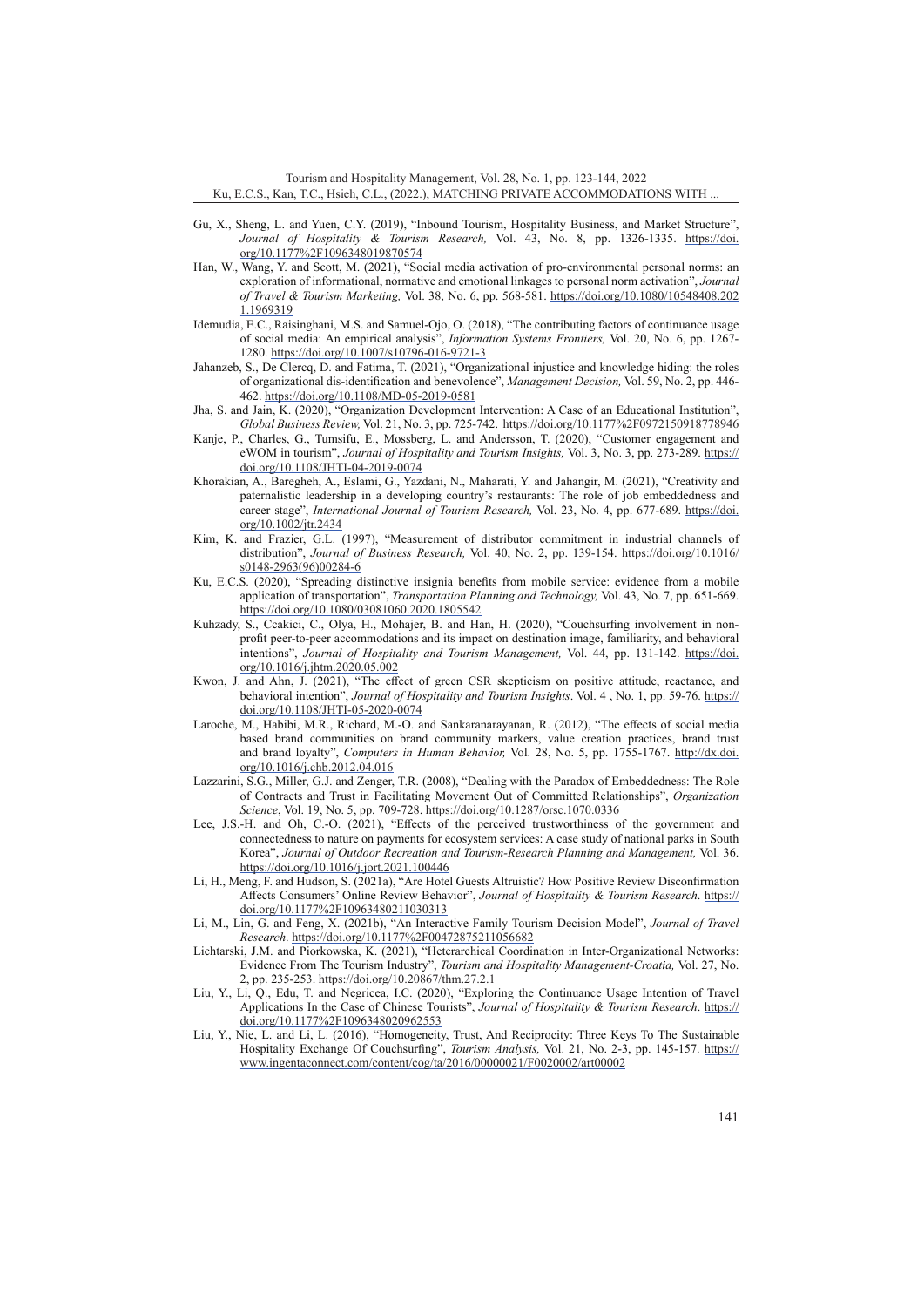Tourism and Hospitality Management, Vol. 28, No. 1, pp. 123-144, 2022 Ku, E.C.S., Kan, T.C., Hsieh, C.L., (2022.), MATCHING PRIVATE ACCOMMODATIONS WITH ...

- Martinez-Lopez, F.J., Anaya-Sanchez, R., Molinillo, S., Aguilar-Illescas, R. and Esteban-Millat, I. (2017), "Consumer engagement in an online brand community", *Electronic Commerce Research and Applications,* Vol. 23, pp. 24-37. <https://doi.org/10.1016/j.elerap.2017.04.002>
- McLeay, F., Lichy, J. and Major, B. (2019), "Co-creation of the ski-chalet community experiencescape", *Tourism Management,* Vol. 74, pp. 413-424.<https://doi.org/10.1016/j.tourman.2019.04.018>
- Medina-Hernandez, V. C., Marine-Roig, E. and Ferrer-Rosell, B. (2020), "Accommodation sharing: a look beyond Airbnb's literature", *International Journal of Culture Tourism and Hospitality Research,* Vol. 14, No. 1, pp. 21-33.<https://doi.org/10.1108/IJCTHR-07-2019-0130>
- Miocevic, D. and Mikulic, J. (2021), "Expatriate Adjustment and Engagement with Host Country Gastronomy: Investigating The Role of Identity Projects", *Journal of Hospitality & Tourism Research*. [https://doi.](https://doi.org/10.1177%2F10963480211014933) [org/10.1177%2F10963480211014933](https://doi.org/10.1177%2F10963480211014933)
- Naveed, Q.N., Alam, M.M., Qahmash, A.I. and Quadri, K.M. (2021), "Exploring the Determinants of Service Quality of Cloud E-Learning System for Active System Usage", *Applied Sciences,* Vol. 11, No. 9, pp. 1-18. <https://doi.org/10.3390/app11094176>
- Nghiêm-Phú, B. (2018), "Comment and Comment Response Strategies An Analysis of Gay Hotel Guests' Comments And Managers' Responses", *Tourism and Hospitality Management,* Vol. 24, No. 1, pp. 133-149. <https://doi.org/10.20867/thm.24.1.10>
- Nusair, K. (2020), "Developing a comprehensive life cycle framework for social media research in hospitality and tourism: A bibliometric method 2002-2018", *International Journal of Contemporary Hospitality Management,* Vol. 32, No. 3, pp. 1041-1066.<https://doi.org/10.1108/IJCHM-09-2019-0777>
- Obrenovic, B., Jianguo D., Tsoy, D., Obrenovic, S., Khan, M.A.S. and Anwar, F. (2020), "The Enjoyment of Knowledge Sharing: Impact of Altruism on Tacit Knowledge-Sharing Behavior", *Frontiers in Psychology,* Vol. 11.<https://doi.org/10.3389/fpsyg.2020.01496>
- Okazaki, S., Andreu, L. and Campo, S. (2017), "Knowledge Sharing Among Tourists via Social Media: A Comparison Between Facebook and TripAdvisor", *International Journal of Tourism Research,* Vol. 19, No. 1, pp. 107-119.<https://doi.org/10.1002/jtr.2090>
- Oliveira, T., Araujo, B. and Tam, C. (2020), "Why do people share their travel experiences on social media?", *Tourism Management,* Vol. 78. <https://doi.org/10.1016/j.tourman.2019.104041>
- O'Regan, M. and Choe, J. (2019), "Managing a non-profit hospitality platform conversion: The case of Couchsurfing.com", *Tourism Management Perspectives,* Vol. 30, pp. 138-146. [https://doi.](https://doi.org/10.1016/j.tmp.2019.02.018) [org/10.1016/j.tmp.2019.02.018](https://doi.org/10.1016/j.tmp.2019.02.018)
- Plunkett, D., Fulthorp, K. and Paris, C.M. (2019), "Examining the relationship between place attachment and behavioral loyalty in an urban park setting", *Journal of Outdoor Recreation and Tourism-Research Planning and Management,* Vol. 25, pp. 36-44. <https://doi.org/10.1016/j.jort.2018.11.006>
- Qu, W.G. and Yang, Z. (2015), "The effect of uncertainty avoidance and social trust on supply chain collaboration", *Journal of Business Research,* Vol. 68, No. 5, pp. 911-918. [https://doi.org/10.1016/j.](https://doi.org/10.1016/j.jbusres.2014.09.017) [jbusres.2014.09.017](https://doi.org/10.1016/j.jbusres.2014.09.017)
- Roberts, C.D. (2020), "Couchsurfing and the marked body: the emergence of queer identity in a hybrid collective", *Journal for Cultural Research,* Vol. 24, No. 2, pp. 159-173. [https://doi.org/10.1080/14](https://doi.org/10.1080/14797585.2020.1804694) [797585.2020.1804694](https://doi.org/10.1080/14797585.2020.1804694)
- Robitaille, N., Mazar, N., Tsai, C.I., Haviv, A.M. and Hardy, E. (2021), "Increasing Organ Donor Registrations with Behavioral Interventions: A Field Experiment", *Journal of Marketing,* Vol. 85, No. 3, pp. 168- 183.<https://doi.org/10.1177%2F0022242921990070>
- Ronzhyn, A. (2018), "Using Couchsurfing.Com and Its Association With Generalized Trust", *Tourism Culture & Communication,* Vol. 18, No. 2, pp. 133-145.<https://doi.org/10.3727/109830418X15230353469519>
- Saayman, A., Li, S.N., Scholtz, M. and Fourie, A. (2020), "Altruism, price judgement by tourists and livelihoods of informal crafts traders", *Journal of Sustainable Tourism,* Vol. 28, No. 12, pp. 1988-2007. [https://](https://doi.org/10.1080/09669582.2020.1781872) [doi.org/10.1080/09669582.2020.1781872](https://doi.org/10.1080/09669582.2020.1781872)
- Santos, G., Mota, V.F.S., Benevenuto, F. and Silva, T.H. (2020), "Neutrality may matter: sentiment analysis in reviews of Airbnb, Booking, and Couchsurfing in Brazil and USA", *Social Network Analysis and Mining,* Vol. 10, No. 1, pp.1-13.<https://doi.org/10.1007/s13278-020-00656-5>
- Schuckert, M., Peters, M. and Pilz, G. (2018), "The co-creation of host-guest relationships via couchsurfing: a qualitative study", *Tourism Recreation Research,* Vol. 43, No. 2, pp. 220-234. [https://doi.org/10.108](https://doi.org/10.1080/02508281.2017.1384127) [0/02508281.2017.1384127](https://doi.org/10.1080/02508281.2017.1384127)
- Sedera, D., Lokuge, S. and Perera, W.J.M. (2019), "How likely is your family to visit you? The effect of digital connectedness on intention to travel to Australia", *Worldwide Hospitality and Tourism Themes,* Vol. 11, No. 2, pp. 217-225.<https://doi.org/10.1108/WHATT-11-2018-0081>
- Sevisari, U. and Reichenberger, I. (2020), "Value co-creation in Couchsurfing the Indonesian host perspective", *International Journal of Culture Tourism and Hospitality Research,* Vol. 14, No. 4, pp. 473-488. <https://doi.org/10.1108/IJCTHR-09-2019-0156>
- Shmidt, M. (2020), "Participants' interaction with sharing economy platforms in Russia", *Information Technology & People,* Vol. 33, No. 3, pp. 897-917.<https://doi.org/10.1108/ITP-10-2018-0443>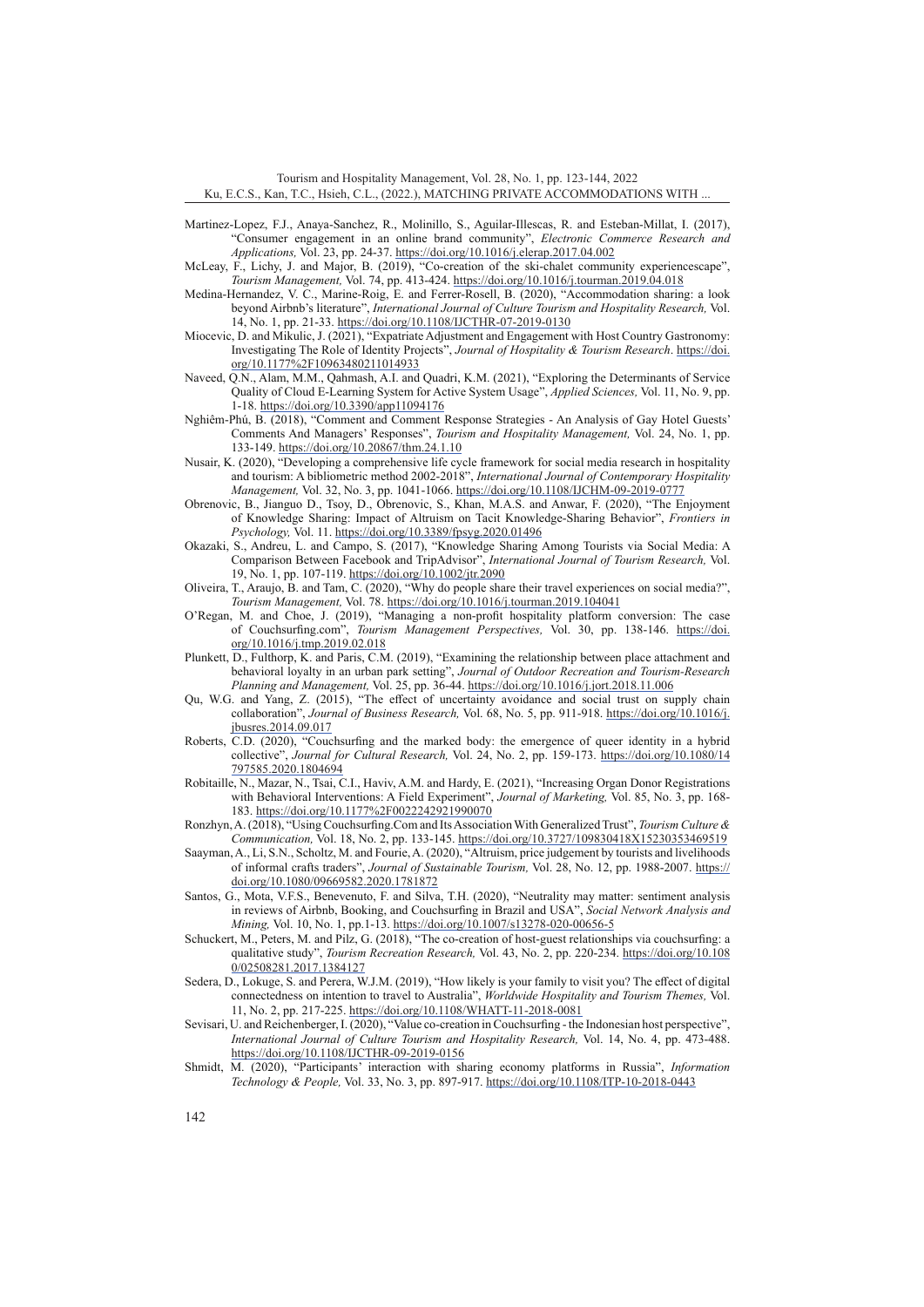Tourism and Hospitality Management, Vol. 28, No. 1, pp. 123-144, 2022 Ku, E.C.S., Kan, T.C., Hsieh, C.L., (2022.), MATCHING PRIVATE ACCOMMODATIONS WITH ...

- Silva, P.R.R., Silva, R.H., Lima, R.H., Meurer, Y.S., Ceppi, B. and Yamamoto, M.E. (2020), "Are There Multiple Motivators for Helping Behavior in Rats?", *Frontiers in Psychology,* Vol. 11. [https://doi.](https://doi.org/10.3389/fpsyg.2020.01795) [org/10.3389/fpsyg.2020.01795](https://doi.org/10.3389/fpsyg.2020.01795)
- Slevitch, L., Chandrasekera, T. and Sealy, M.D. (2022), "Comparison of Virtual Reality Visualizations With Traditional Visualizations in Hotel Settings", *Journal of Hospitality & Tourism Research,* Vol. 46, No. 1, pp. 212-237.<https://doi.org/10.1177%2F1096348020957067>
- Sroypetch, S., Carr, N. and Duncan, T. (2018), "Host and backpacker perceptions of environmental impacts of backpacker tourism: A case study of the Yasawa Islands, Fiji", *Tourism and Hospitality Research,* Vol. 18, No. 2, pp. 203-213.<https://doi.org/10.1177%2F1467358416636932>
- Sun, S., Zhang, F. and Chang, V. (2021), "Motivators of Researchers' Knowledge Sharing and Community Promotion in Online Multi-Background Community", *International Journal of Knowledge Management,* Vol. 17, No. 2, pp. 23-49. <https://doi.org/10.4018/ijkm.2021040102>
- Sun, W., Chou, C.-P., Stacy, A.W., Ma, H., Unger, J. and Gallaher, P. (2007), "SAS and SPSS macros to calculate standardized Cronbach's alpha using the upper bound of the phi coefficient for dichotomous items", *Behavior Research Methods,* Vol. 39, No. 1, pp. 71-81.<https://doi.org/10.3758/bf03192845>
- Veiga, C., Santos, M.C., Aguas, P. and Santos, J.A.C. (2017), "Are millennials transforming global tourism? Challenges for destinations and companies", *Worldwide Hospitality and Tourism Themes,* Vol. 9, No. 6, pp. 603-616.<https://doi.org/10.1108/WHATT-09-2017-0047>
- Wang, G.A., Liu, X., Wang, J., Zhang, M. and Fan, W. (2015), "Examining micro-level knowledge sharing discussions in online communities", *Information Systems Frontiers,* Vol. 17, No. 6, pp. 1227-1238. <https://doi.org/10.1007/s10796-015-9566-1>
- Xin, S., Xin, Z. and Lin, C. (2016), "Effects of trustors' social identity complexity on interpersonal and intergroup trust", *European Journal of Social Psychology,* Vol. 46, No. 4, pp. 428-440. [https://doi.](https://doi.org/10.1002/ejsp.2156) [org/10.1002/ejsp.2156](https://doi.org/10.1002/ejsp.2156)
- Xu, X., Xue, K., Wang, L., Gursoy, D. and Song, Z. (2021), "Effects of customer-to-customer social interactions in virtual travel communities on brand attachment: The mediating role of social well-being", *Tourism Management Perspectives,* Vol. 38. <https://doi.org/10.1016/j.tmp.2021.100790>
- Yeh, C.C. and Ku, E.C.S. (2019), "Process innovation capability and subsequent collaborative team performance in travel planning: a knowledge exchange platform perspective", *Current Issues in Tourism,* Vol. 22, No. 1, pp. 107-126.<https://doi.org/10.1080/13683500.2017.1328667>
- Zgolli, S. and Zaiem, I. (2018), "Couchsurfing: a new form of sustainable tourism and an exploratory study of its motivations and its effect on satisfaction with the stay", *International Journal of Culture Tourism and Hospitality Research,* Vol. 12, No. 1, pp. 130-142.<https://doi.org/10.1108/IJCTHR-02-2017-0015>
- Zhang, C., Wong, I.A., Zhang, X. and Fyall, A. (2020), "From Online Community to Offline Travel Companions: Technology-Mediated Trust Building and Ad Hoc Travel Group Decision Making", *Journal of Hospitality & Tourism Research,* Vol. 44, No. 7, pp. 1101-1125. [https://doi.](https://doi.org/10.1177%2F1096348020934159) [org/10.1177%2F1096348020934159](https://doi.org/10.1177%2F1096348020934159)
- Zhang, C.-B. and Li, Y.-N. (2019), "How social media usage influences B2B customer loyalty: roles of trust and purchase risk", *Journal of Business & Industrial Marketing,* Vol. 34, No. 7, pp. 1420-1433. <https://doi.org/10.1108/JBIM-07-2018-0211>
- Zhou, X., Chen, S., Chen, L. and Li, L. (2021), "Social Class Identity, Public Service Satisfaction, and Happiness of Residents: The Mediating Role of Social Trust", *Frontiers in Psychology,* Vol. 12. <https://doi.org/10.3389/fpsyg.2021.659657>
- Zhou, Y., Berezina, K., Hui, W. and Kim, W.G. (2020), "Commitment is an act, not a word: Examining members' commitment to travel-related online communities", *International Journal of Hospitality Management,* Vol. 91.<https://doi.org/10.1016/j.ijhm.2020.102689>